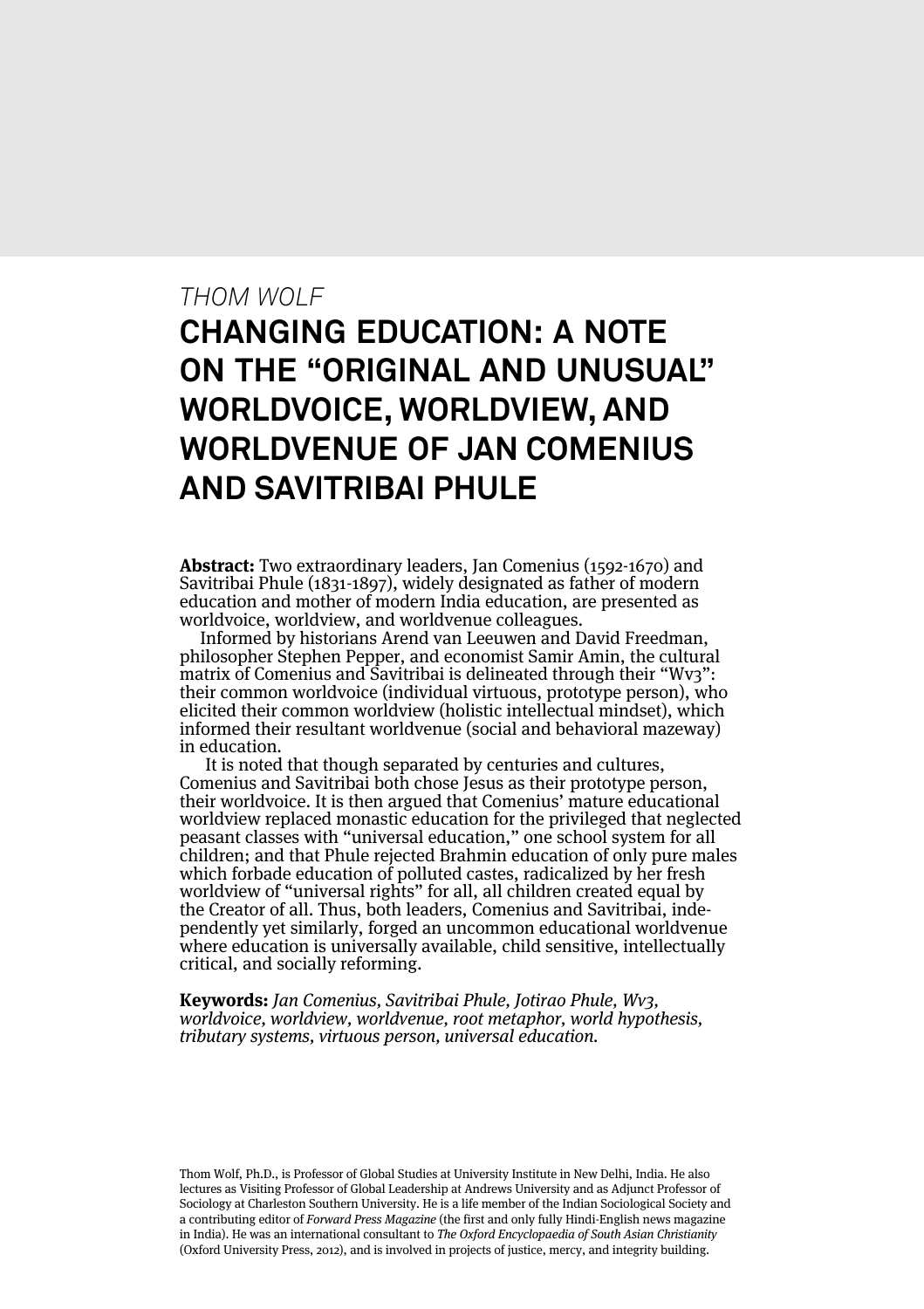#### **Introduction**

If you want to bring about changes in educational practices or thinking, Jan Comenius and Savitribai Phule may be surprisingly helpful. In the field of education, many know of Jan Comenius (1592-1670), the father of modern European (even global) education. Fewer are acquainted with Savitribai Phule (1831-1897), the mother of modern Indian education. But most who have studied both Comenius and Savitribai agree that we are all in their debt (Alexander, 2001; Drucker, 2003; Ilaiah, 2010; Jamanadas, 2002; Keer, 1974; Manas, 2007; Mani, 2008; Peprnik, 2004; Piaget, 1993).

Mukesh Manas, professor of Hindi at Delhi University, asserts the following:

Modern India's first woman teacher, Savitribai Phule, was a radical advocator of female and untouchables' education, a champion of women's rights, a milestone of trailblazing poetry, a courageous mass leader who stood strongly against the forces of caste and patriarchy [and who] certainly had her independent identity for her contribution. (2007)

Indian women owe her. For in today's world, whether an Indian school girl reading English, an Indian woman who reads, an Indian woman who is educated, or an educated international desi woman, her education as an Indian female grows from the garden planted by Savitribai Phule.

Just as no one else vies with Savitribai Phule for the honor of "mother of modern education" for India (Chadha, 1998; Keer, 1974; Kumar, 2008; Mani & Sardar, 2008; Omvedt, 2008; Padhee, 2010; Wolf, 2007a), scholars recognize Jan Comenius as the "father of modern education" for the world (Dobinson, 1970; Eby, 1949; Peprnik, 2004). In Europe, the United Nations' Jan Amos Comenius Medal (for outstanding research and innovation in education) and the European Union's Comenius Programme (which focuses on all levels of school education from pre-school and primary to secondary schools and is part of the EU's Lifelong Learning Programme) are named after him (EU Comenius, 2011).

So what do the poor Maharashtrian Indian woman of the 1800s and the persecuted Moravian Czech man of the 1600s have in common? They are both persons who loved children and held in common a most uncommon outlook—an outlook that produced culturally uncommon outcomes, outcomes that changed our world of global education.

These two persons, separated by centuries and cultures, are worldview colleagues (Wolf, 2007b). Thus, across calendar and continents the 1600s/1800s and Europe/India—Comenius and Savitribai, working educationally from a most uncommon worldview outlook, are today cel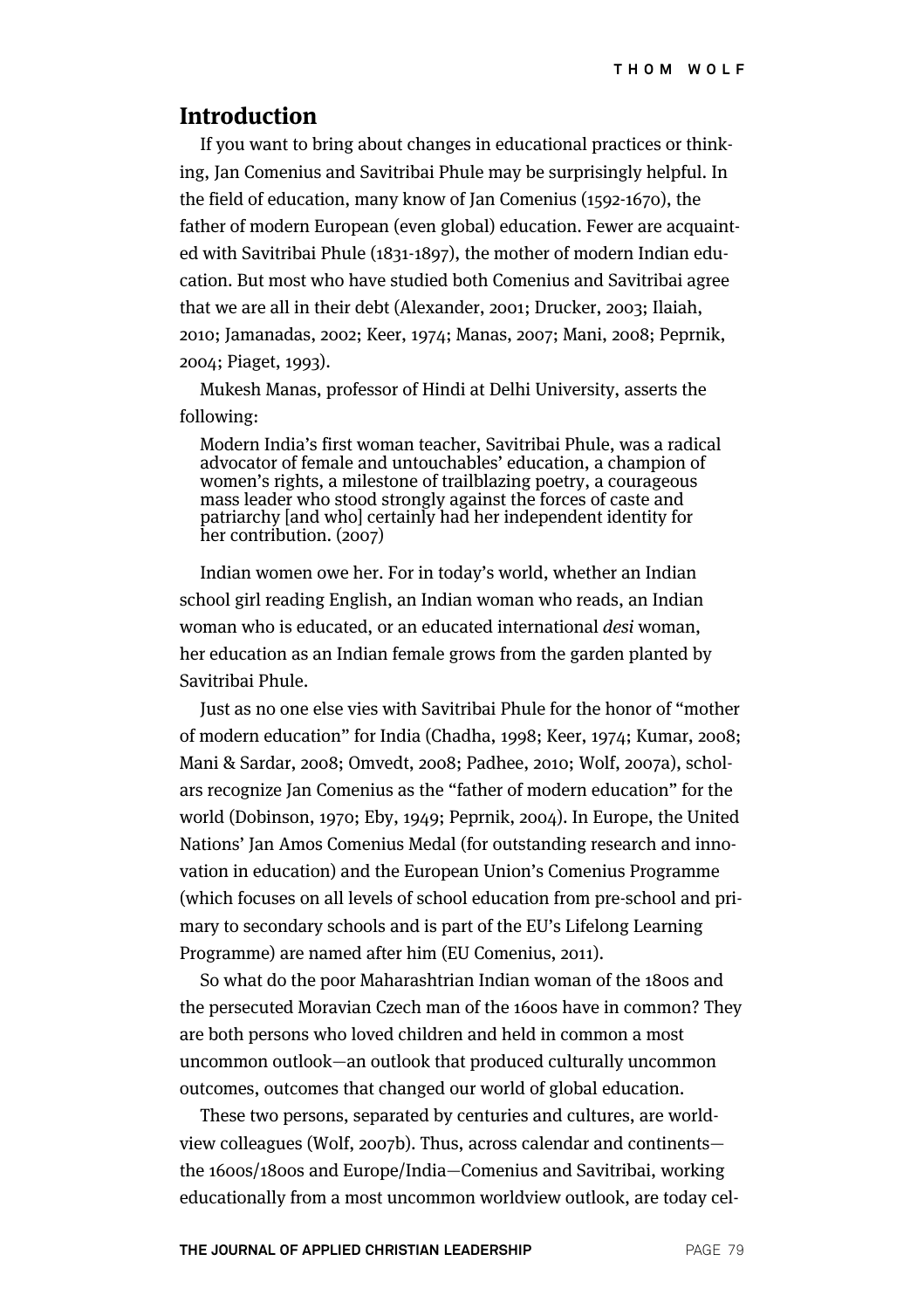ebrated for their globally applicable intellectual and instructional outcomes. In an article posted on the United Nations educational website, Jean Piaget (1993), the Swiss philosopher and psychologist noted for his studies of the intellectual and cognitive development in children, asks pertinent questions regarding Comenius:

How are we to account for the fact that a theologian . . . of the 17th century should have concerned himself with education to the point of creating a "Great Didactic"?

There were indeed many educational institutions in which certain special methods had been developed; and these had been described. . . . But there was a long way to go before building up a whole philosophy of education and centring [sic] a still broader system around it.

Thinkers and philosophers, from Montaigne and Rabelais to Descartes and Leibniz, had likewise made profound remarks about education, but only as corollaries to their main ideas. Not only was Comenius the first to conceive a full-scale science of education but, let it be repeated, he made it the very core of a 'pansophy' which  $\dots$ was to constitute a general philosophic system.

How can we explain so original and unusual a statement . . . in the middle of the seventeenth century? (Piaget, 1993, pp. 8-9)

The puzzlement of Piaget about the father of European modern education, Jan Comenius, applies equally to the mother of Indian modern education, Savitribai Phule: "How can we explain so original and unusual a statement," in the light of her circumstances? What was so "original and unusual" about those two marginal persons that caused a revolution in the planet's educational environment for children especially the poor, the girl child, and the disadvantaged?

#### **The "Main Point"**

Rosalind O'Hanlon (1985), former Cambridge scholar and now professor of Indian History and Culture at Oxford University, describes "Phule's main point"1 regarding the interconnected problems of the 19th century low caste majority Indian:

Traditional religious disabilities . . . lay at the root of the frustration and backwardness of the low castes. . . . These interconnected problems required a radical solution: *a revolution in the worldview* [emphasis added] of the lower caste individual.

In stripping the Brahman of his religious authority, and the social hierarchies of Hinduism of their religious sanction, this would free the lower caste man or woman to understand for themselves, both the workings of the natural world, and the distribution of power and authority in their own society. (1985, pp. 125-128; see also Deshpande, 2010)

With precision, O'Hanlon draws our attention to Phule's "main point"—that the problems of majority-India are interconnected. Simply put, it is that the root of majority-India's problems was the traditional religious disabilities, and that the only genuine solution would be a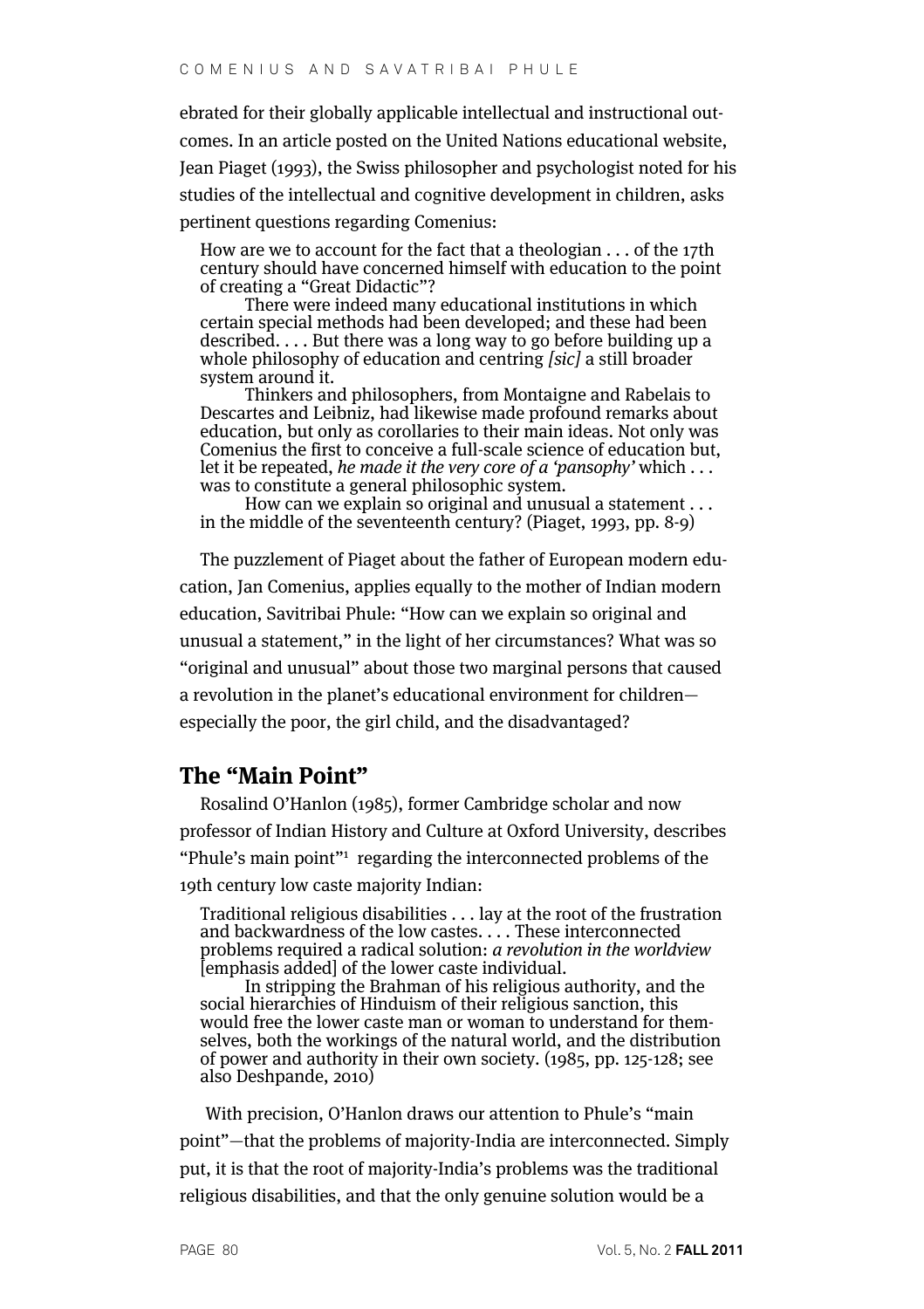radical solution. O'Hanlon's verdict was anticipated by Comenius and Phule. Both Comenius and Savitribai shared one point; a never-surrendered, single point. It was their main point: that the interconnected problems of their societies required an integrative solution. For as Comenius and Savitribai saw their worlds, it was traditional religious disabilities which lay at the root of the frustration and backwardness of his 17th-century priest-Europe and her 19th-century pundit-India (Deshpande, 2002; Stark, 2001, pp. 68-75).

#### **Worldvoice, Worldview, and Worldvenue**

If this analysis is accurate, then I think that a word about worldvoice, worldview, and worldvenue will help us see better what Savitribai and Comenius saw boldly (Wolf, 2011). Like Comenius and Savitribai, all of us work within some cultural matrix or social system; the matrix is everywhere. It is a system with three dynamic, but not disconnected, dimensions. Those cultural system dynamics I am designating as Wv<sup>3</sup>: worldvoice, worldview, and worldvenue (Comenius, 2009; Deshpande, 2010, pp. 48-68; Jeynes & Martinez, 2007, pp. 37-66; Wolf, 2012).

Worldvoice is the virtuous person, the paradigmatic person who is the model person of the culture. Worldview is the set of intellectual precepts, the holistic way of perceiving reality that flows from the prototype person. Worldvenue is the daily set of social pathways, the social life system of everyday customs and behaviors which flow from the worldvoice person and the worldview precepts. Thus a cultural matrix is recognized by the distinctive dimensions of its Wv<sup>3</sup>: its worldvoice adoration, worldview analysis, and worldvenue avenues.

These dimensions have been considered by some scholars in different ways. Consider, for example, three similar approaches from the fields of history, philosophy, and economics. First, there is the approach of Dutch Islamic scholar, Arend van Leeuwen. Van Leeuwen (1964) observes a triad of components in the "common pattern" responsible for the four earliest centers of Eurasian civilizations. Second, University of California Berkeley professor of intellectual and moral philosophy, Stephen Pepper (1970), contends that "world hypotheses" manifest a "certain symmetry," a threefold "disposition." Third, the African radical economist, Samir Amin, sees ancient social systems as cultural rivers. Amin's explorations uncovered three processes which created the "parallel existence" of the "distinct tributary 'cultural areas'" of the ancient world systems (Amin, 2011).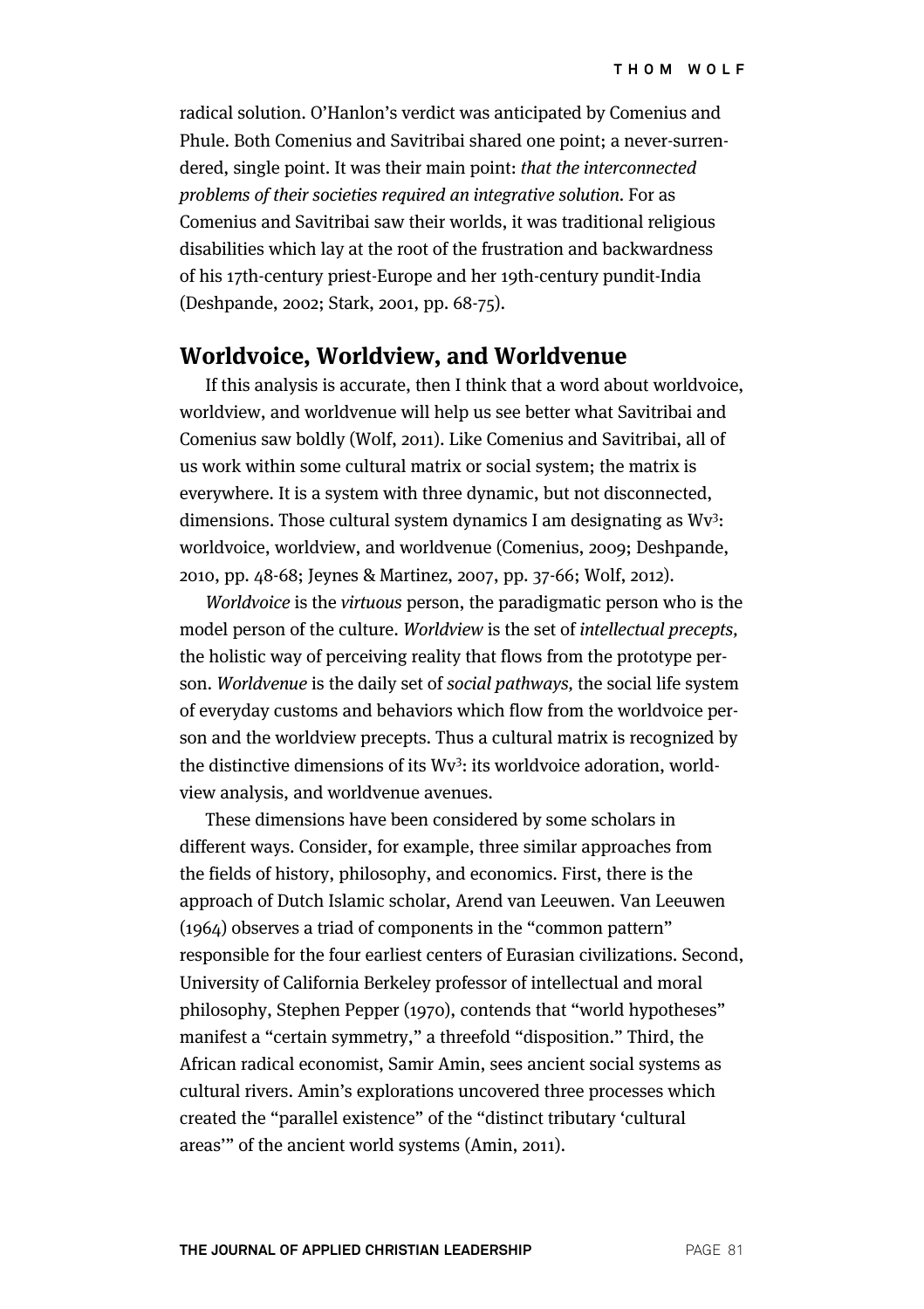## Arend van Leeuwen

Some half a century ago, van Leeuwen (1964) described the meaning and spirit of the great ancient civilizations in comparison with and in contradistinction to the biblical-prophetic and Greek rational strains which created a unique phenomenon in Western civilization. His summary was that "the pattern of the ontocratic state, the basic pattern of the four earliest centers of Eurasian civilization [Mesopotamia, Egypt, India, and China], persisted without interruption for thousands of years and spread far and wide" (p. 173).

Rooted in "primordial and primitive ideas," "ancient traditions" persisted in a "self-same theme" regardless of geo-specific adaptations, following the same "main principles," and producing "the same basic pattern" socially, the ontocratic state (van Leeuwen, 1964, pp. 157, 164, 173). The common triadic components were (1) a universal idea, (2) "very ancient religious insights" and philosophical speculations "belonging to the common Eurasian stock," and (3) subtle and varied material and social iterations (Corduan, 2002; van Leeuwen, 1964, pp. 148-196). In other words, behind every ancient civilizational iteration there lay common philosophical speculations, rooted in a primordial universal idea.

#### Stephen Pepper

Pepper (1970) describes his work as one person's "crystallization" of the centuries-long struggle of how people "get at the truth in matters of importance to them" (p. ix). His academic appointment in philosophy was linked to the practical: Professor of Intellectual and Moral Philosophy and Civil Polity.

Pepper (1970) said, "My aim is simple. It is [1] to present the root metaphor and [2] the set of categories of each . . . , and [3] to give some idea of the general appearance of the world as interpreted through each set of categories" (pp. 149). He explains these points:

The method in principle seems to be this: [1] A man desiring to understand the world looks about for a clue to its comprehension. . . . This original idea becomes then his basic analogy or root metaphor.

[2] He describes as best he can the characteristics of this area . . . [and] discriminates its structure. A list of its structural characteristics becomes his basic concepts of explanation and description. We call them a set of categories.

[3] In terms of these categories he proceeds to study all other areas of fact. (Pepper, 1970, pp. 91-92)

For Pepper, then, the threefold structure of any world hypothesis from "some twenty-five centuries' struggle and experience" (p. ix) includes (1) a root metaphor, (2) a categories set, and (3) a general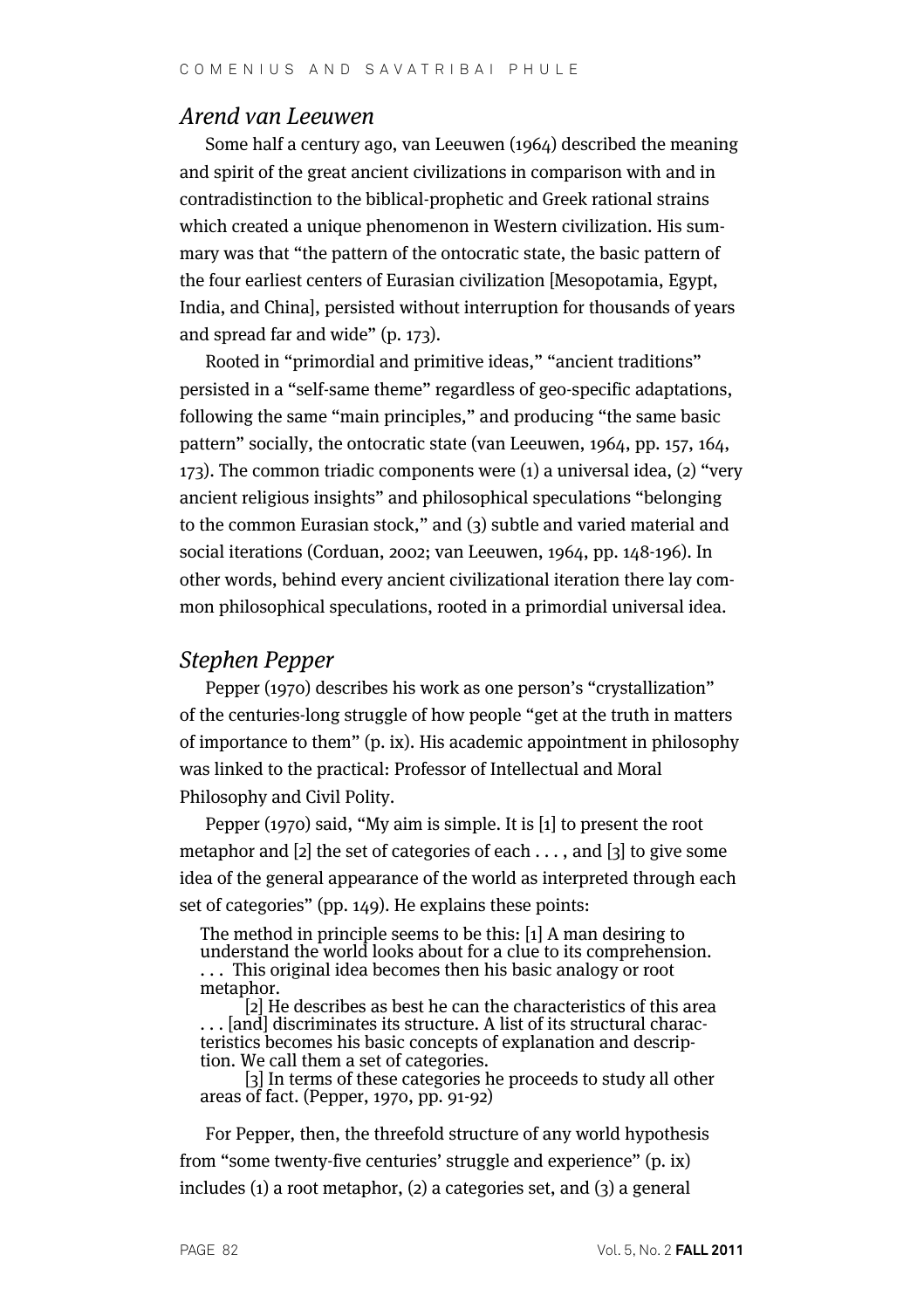appearance. Four maxims frame his threefold method (pp. 84-114).

**Maxim One.** A world hypothesis is determined by its root metaphor. From that root metaphor, that clue to comprehension, grows the world hypothesis frame (Pepper, 1970, pp. 96-98). It is the same metaphor, Pepper explains, which creates the like developments or statements across centuries and cultures:

The theories of Thales, Anaximenes, Empediocles, Telesio, and Spencer are all one world theory, because they all derived from one root metaphor. The statements of the theory may differ in the degree of refinement of the categories, in terminology, in emphasis on certain details, in omission of some details, and even in omission of some basic categories. Still, all these statements will be reckoned as statements of one world theory in that they are all generated from and related to a single root metaphor. (p. 96)

**Maxim Two.** Each world hypothesis is autonomous. Starting with different roots, the system grows different ways of comprehending and living (pp. 98-104). Thus, the world theories "have no difficulty in explaining each other's errors" (p. 100).

**Maxim Three.** Eclecticism is confusing (pp. 104-113). This maxim follows from the second, for "if world hypotheses are autonomous, they are mutually exclusive. A mixture of them, therefore, can only be confusing" (p. 104).

Some may assert that all world hypotheses are saying the same thing, arriving eventually at the same philosophical mountain top. But Pepper is firm. "More perspicuously," through a careful "study of their factual conflicts, their diverse categories, their consequent differences of factual corroboration, and—in a word—their distinct root metaphors . . . we become aware of their mutual exclusiveness" (pp. 104-105).

**Maxim Four.** Concepts which have lost contact with their root metaphors are empty abstractions (pp. 113-114). Here, Pepper's study of the past takes on a prophetic dimension:

This fault is one stage worse than eclecticism, and is very likely to grow out of it. When a world theory grows old and stiff people "begin to take its categories and subcategories for granted and presently forget where in fact these come from, and assume that these have some intrinsic and ultimate cosmic value in themselves." (p. 113)

#### Samir Amin

Samir Amin (2011) is an Afro-Asian observer, a "deliberate globalist," Muslim, radical economist with an intense analytical mind. His intellectual vision is to emphasize the "unequalled power of Marx's method . . . in the analysis of global history" (p. 10). Amin does so in spite of and without reference to Marxism's documented record of unparalleled mass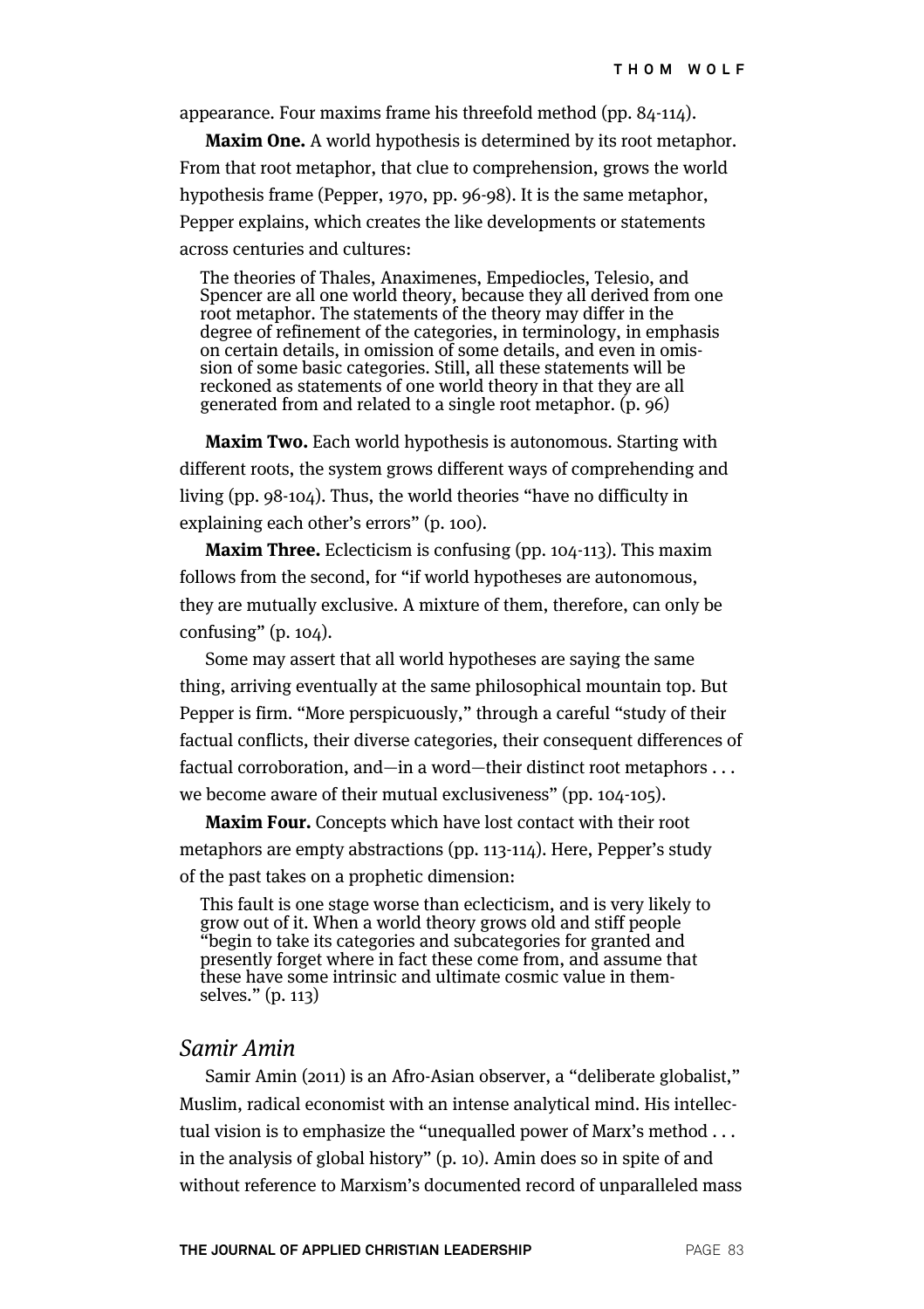murders, reprehensible immoralities, unconscionable inhumanity, and its systemic global collapse (Courtois et al., 1999; Hollander, 2007; Radosh, 2007; Wolf, 2006).

That said, in laying out his framework for world history, Amin contrasts the ancient world systems versus the modern capitalist world system. He sees world history flowing from civilizational "tributary systems," "distinct tributary 'cultural areas' founded precisely on broad systems of particular reference—most often religious: Confucianism, Hinduism, Islam, Christianity" (Amin, 2011, p. 27). Importantly, those tributary societies, by Amin's thinking, experience parallel existences, each with a peculiar nature, living out its own particular trajectory, and manifesting its own distinctive contextual existence.

Three processes create each civilization's tributary cultural area: (1) a universal ideology or religion "based on universal values that go and the ideologies of kinship and country"; (2) an intellectual incubation; and (3) a communal crystallization with its own production techniques and webs of exchanges in goods, techniques, knowledge, and ideas (Amin, pp. 23-48).

So then, with the van Leeuwen, Pepper, and Amin discussions in mind, I will explain what I am designating as worldvoice, worldview, and worldvenue. Here I must make this simple, but too often unnoticed, overlooked, or ignored point: that Jan Comenius and Savitribai Phule can help us relook at global education. And they do this because they so clearly illustrate all three of the dimensions in their own cultural matrix—what I call the "worldvoice | worldview | worldvenue connection" (Wolf, 2010a).

What has been said of Phule can be, with equal validity, attributed also to Comenius. For they both knew, with laser insight, that ideas have consequences. Phule and Comenius saw what I signify as Wv3: that who you adore (worldvoice) sources how you analyze (worldview), and how you analyze directs how you act (worldvenue)—the worldvoice | worldview | worldvenue connection (Wolf, 2010a, pp. 2-7).

## **Worldvoice**

The worldvoice is the luminary, the person who is looked to for one's life standard. The virtú (Italian: virtuous or excellence; especially attributed to works of art) is the voice the culture listens to, the person of adoration. As the culture's person-of-excellence, and thus the society's worldvoice, that person sets the standard of spiritual excellence for aesthetic, moral, and religious living, and shapes habits of the heart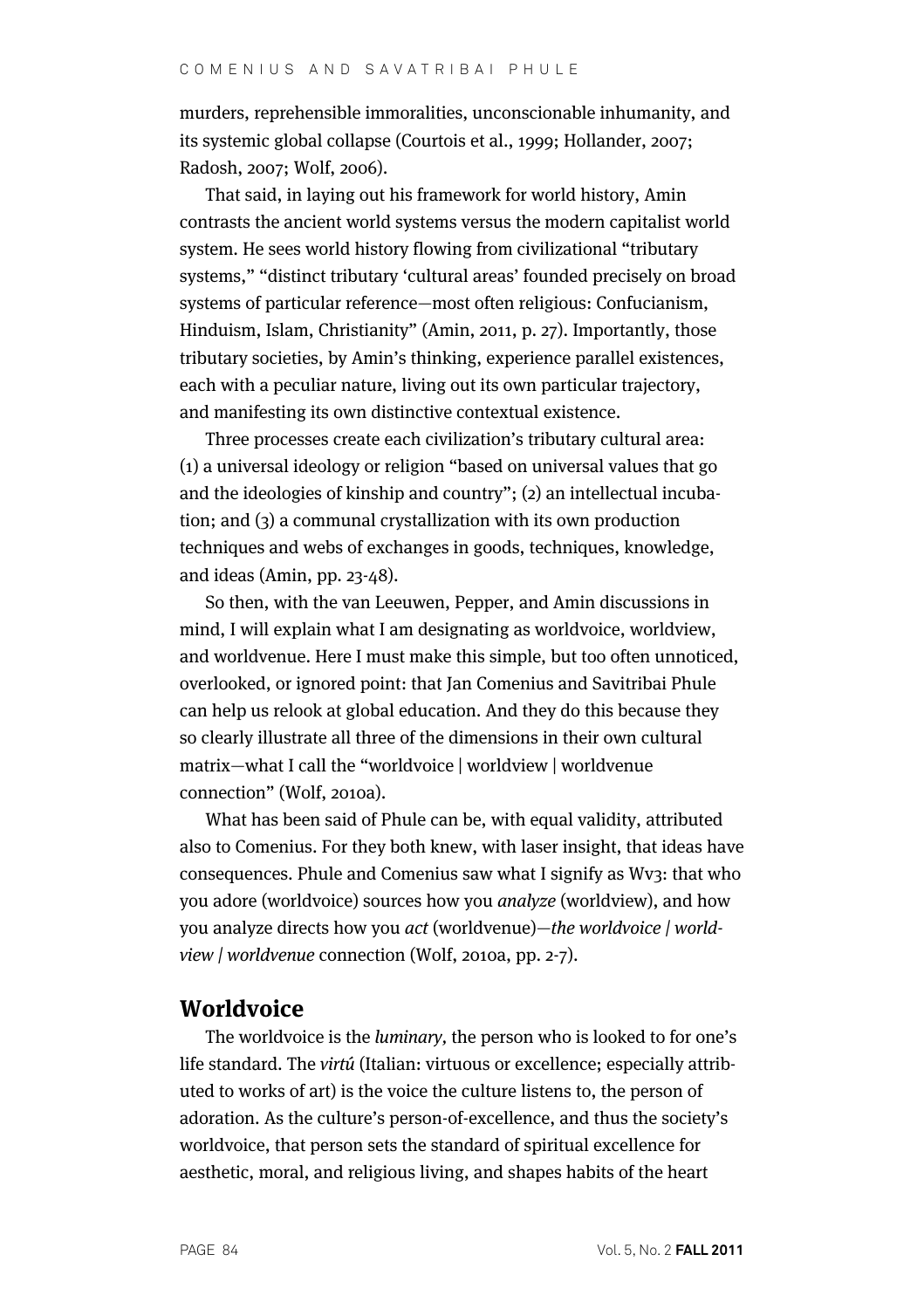(Johnstone, 2009; Pellegrino, 1995; Wolf, 2012). As Pellegrino (1995) points out, notions of "virtuous" and "virtuous persons" are universal constructs:

Every culture has a notion of a virtuous person—i.e., a paradigm person, real or idealised, who sets standards of noble conduct for a culture and whose character traits exemplify the kind of person others in that culture ought to be or to emulate. (p. 225)

Three leading contemporary worldvoice contenders are Jesus, Buddha, and Mohammad. And across history, only a paradigmatic few have remained rather constant: Shaman, Moses, Buddha, Confucius, Socrates, Jesus, and Mohammad (Freedman & McClymond, 2001; Gooch, 1997; Jaspers 1953, 1962; Kreeft, 2002; Lewis, 2003; Smart, 2000a; Wolf, 1975, 2001). They are autonomous, mutually exclusive, and are not all saying the same thing (Pepper, 1970; Prothero, 2011; Stark, 2008).

Worldvoice, then, is the defining allegiance given to the ideal and exemplar person who embodies ideal personhood to a very high or perhaps even to the highest degree—usually beyond what normal people can attain to in organizing and conducting their lives (Johnstone, 2009; Wolf, 2011; and see aspects and themes of moral exemplars by Blum, 1988; Oliner, 2007; Pellegrino, 2007; Pellegrino & Thomasma, 1996; Walker & Ivanhoe, 2007).

University of Helsinki's Veli-Matti Kärkkäinen remembers his childhood in Finland. His father enthusiastically told him about new engines for cars and airplanes. The original blueprint or model from which the actual engines would be produced, his father called a prototype. And his father was emphatic: the closer the product approximates the prototype, the better the engine.

For that picture, Kärkkäinen (2012) explains the position accorded to Jesus as a paradigmatic exemplar, a worldvoice: "Jesus, the revelation of God, is the prototype. He is the only one among us who faithfully and perfectly represents what God, the Creator, wished for the human person, created in his image, to be" (p. 30).

As the prototype person, then, Jesus is seen by Kärkkäinen as the blueprint of perfection by which others model their lives, the exemplar and virtuous person. And as such, Jesus is the paradigm person who forms the root metaphor; he is the primordial person for emulation.

The question that must always be asked is: Who is the prototype person for a thinker or leader or society? Is it Krishna, Mohammad, Buddha, or Jesus? Those virtús are each autonomous, mutually exclusive. They are not all saying the same thing (Wolf, 2009; Prothero, 2011; Stark, 2008). But if you can locate that prototype person, you have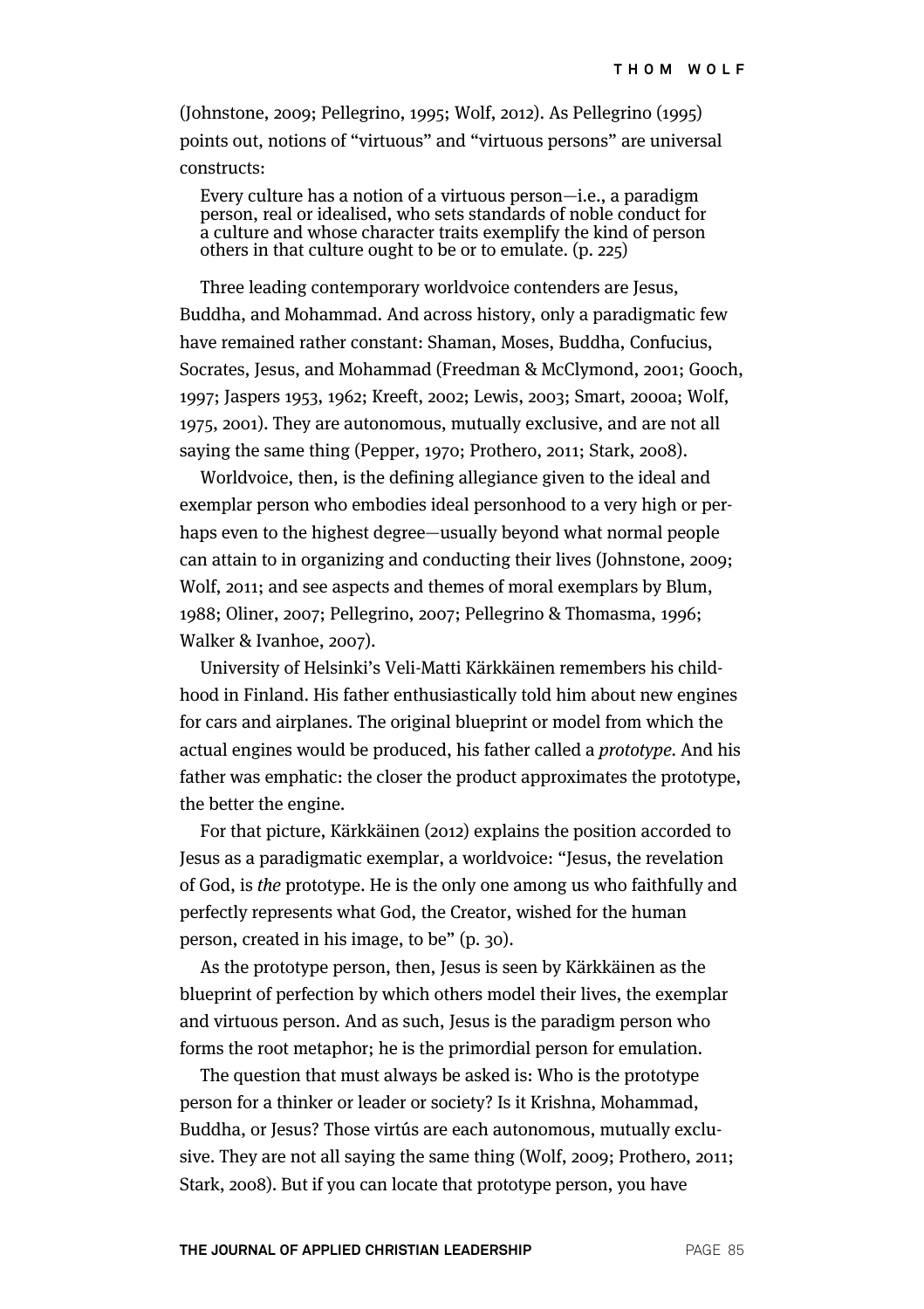touched the core of the system of thought, as well as the social trajectory.

David Noel Freedman, Professor of History at the University of California, San Diego, uses Genesis' five Rivers of Paradise as a "metaphoric and parabolic . . . model or pattern for the great personality religions of the world" (Freedman & McClymond, p. 23). In a manner somewhat similar to Amin's civilizational tributaries systems, Freedman charts the rivers metaphoric model as separate streams through history that can be summarized and correlated by their "founding father," "sacred scriptures" and writings, and "religion" (Freedman & McClymond, 2001, p. 8). He points to Moses, Buddha, Confucius, Jesus, and Muhammad as source initiators of the Great-Person Rivers that continue to feed the planet's majority worldview and worldvenue life-river basins (see The Great-Person Rivers Chart).

| <b>RIVER BASIN</b>          | <b>GREAT-PERSON RIVER</b>              |
|-----------------------------|----------------------------------------|
| Source Initiator            | Moses   1200 BC                        |
| <b>Significant Writings</b> | Tanakh Hebrew Bible, Talmud, Mitzvot   |
| <b>Spiritual Community</b>  | Judaism                                |
| Source Initiator            | Buddha   563-483 BC                    |
| <b>Significant Writings</b> | Dharma, Vinaya, Sutras, Abhidharma     |
| <b>Spiritual Community</b>  | <b>Buddhism</b>                        |
| Source Initiator            | Confucius   551-479 BC                 |
| <b>Significant Writings</b> | Analects, Four Books, Five Classics    |
| <b>Spiritual Community</b>  | Confucianism                           |
| Source Initiator            | Jesus Christ   6 BC-30 CE              |
| <b>Significant Writings</b> | Bible (OT+NT), Theologians, Councils   |
| <b>Spiritual Community</b>  | Christianity                           |
| Source Initiator            | Muhammad   570-632 CE                  |
| <b>Significant Writings</b> | Qu'ran, Hadiths, Sunnah, Sharia, Fatwa |
| <b>Spiritual Community</b>  | Islam                                  |

#### **THE GREAT-PERSON RIVERS CHART**

©2012, Thom Wolf, *The Great-Person Rivers Chart.* New Delhi: University Institute. Based on and adapted from David Noel Freedman and Michael J. McClymond (2001), *The Rivers of Paradise: Moses, Buddha, Confucius, Jesus and Muhammad as Religious Founders.* Grand Rapids: Eerdmans.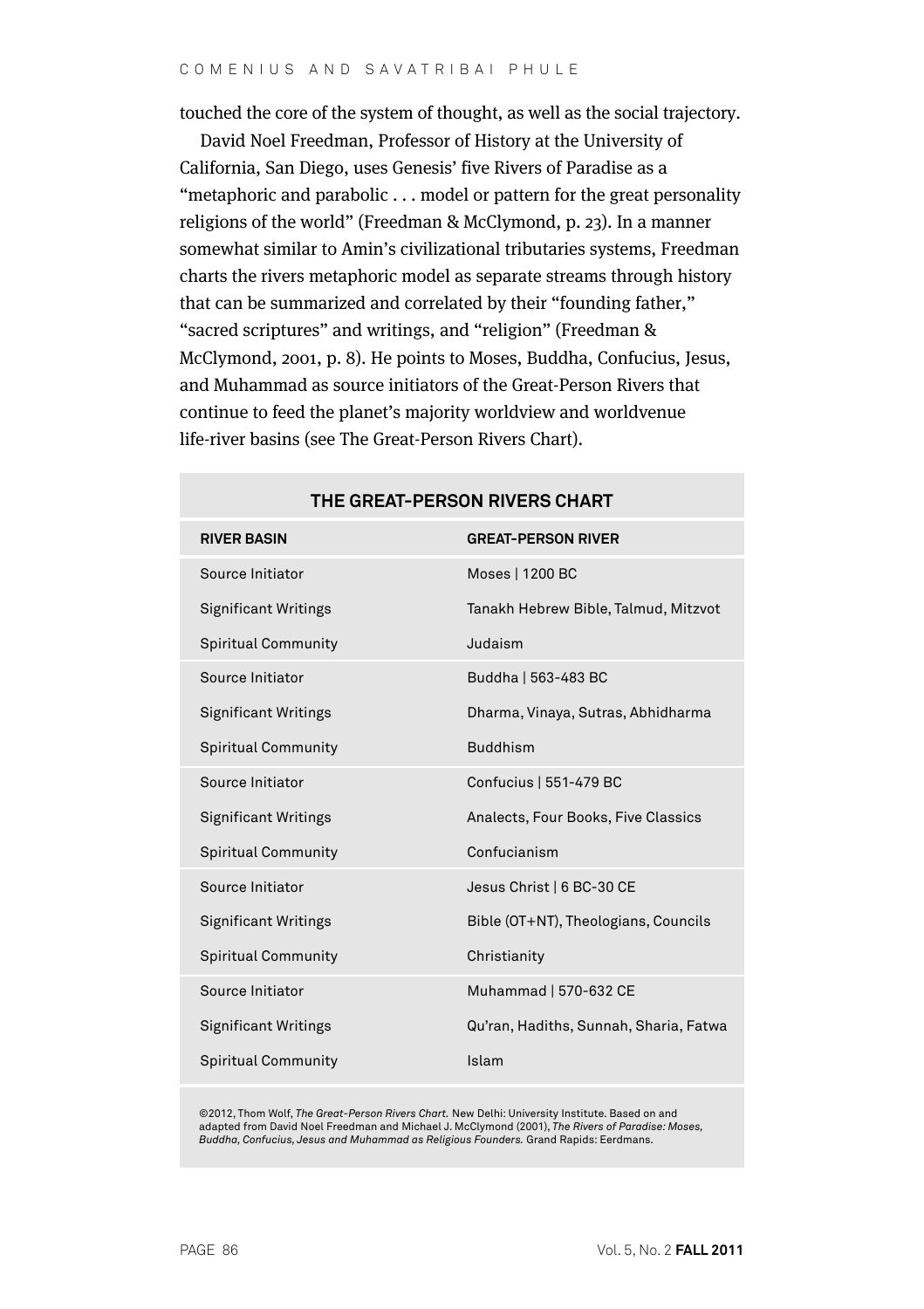Freedman and McClymond (2001) also remind us of "a few failed candidates": Zoroaster, Mani, and Bahá'u'lláh of Baha'i, for example (p. 6). To those might be added the 19th century's father of the term "sociology" and founder of the Religion of Humanity, Auguste Comte (Pickering, 2006, 2009a, 2009b; Wernick, 2005). It remains to be seen if the focal person of the 2009 American Sociology Association's Section on Altruism and Social Solidarity, Pitirim Sorokin, might eventually replace, for example, Buddha, Jesus, or Muhammad as a paradigmatic exemplar (Herrick, 2008; Jaspers, 1962; Jeffries, 2005; Pellegrino, 2007; Weinstein, 2010, pp. 48-53, 187-188).

But both Protestant Czech Comenius and Backward Caste Savitribai located Jesus as their fountain worldvoice, the initiator source of their counterculture ideas; and significant writings and the spiritual community associated with Jesus impacted them both. Jesus was the premier person they looked to as model, their person of virtue (Beale, 2008; Corduan, 2002; Deshpande, 2010; Mungekar, 2009).

Born in southern Moravia by the Olsawa River, Comenius' family belonged to the Czech reformist evangelical church. After graduating from Heidelberg University, Comenius became a bishop. He writes that from his teen years he was "inflamed with the love for learning . . . and not only for myself, but for the good of others also," convinced that education was for all, with the goal "that God be worshipped with all one's heart" (quoted in Lang, [1891] 2009, pp. 7, 13).

Savitribai called Jesus "Baliraja" (bali = sacrifice; raja = king), asserting that "His great teaching is: 'You must love your enemy and do him a good turn'" (Phule, 2002, p. 236). According to the way Savitribai saw history, Jesus was the "one, great champion of the downtrodden, the holiest of the holy, the great sage and lover of Truth, Baliraja" (Phule, 2002, p. 73, originally written in 1873). According to Phule, when that Baliraja was crucified, a great movement of liberation was set in motion in Europe: "Millions became the followers of this Baliraja in Europe where he had brought about a tremendous upheaval. All of them began to work ceaselessly of establishing God's Kingdom on earth" in consonance with the will of "the Almighty God, our great Father and Creator" (Phule, 2002, p. 74; Sanneh & Carpenter, 2006).

And in her own lifetime, "followers of that Baliraja . . . came to India, preached and practiced the true teaching of their Messiah among the Shudras here. They thus emancipated the Shudras from the unnatural and inhuman slavery which was imposed by the wicked Brahmins" (Phule, 2002 [1873], Part 10). The key social benefit was the practice of learning for all, a concept unthinkable and forbidden in the Brahmin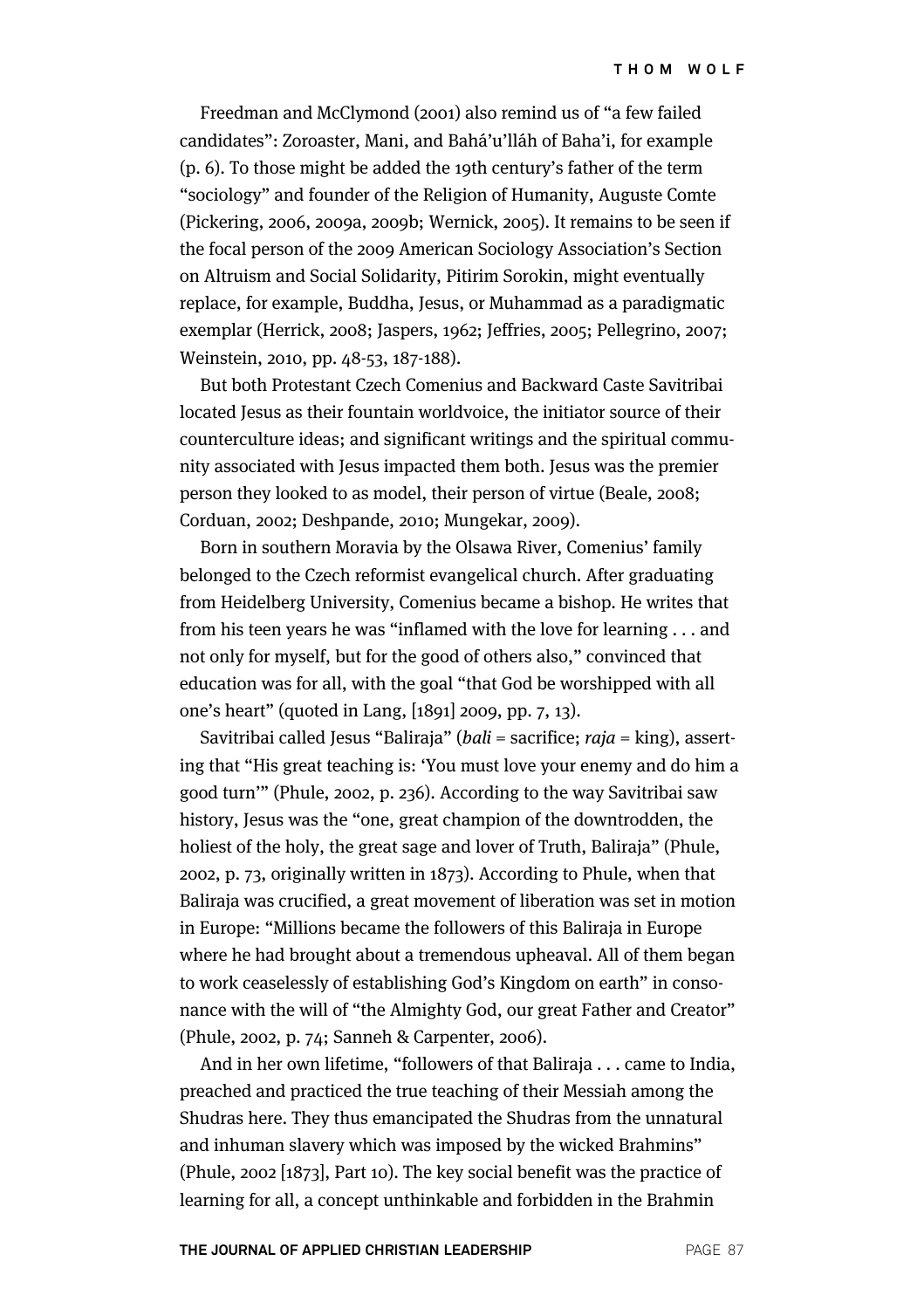system. There, learning was only for forward caste persons, specifically for Brahmin caste males. But Baliraja radically reached to teach and share all learning with all persons: backward caste, those without caste, and even—if it could be conceived—for females.

In Baliraja, Savitribai found a luminary with a liberating voice, a person of virtue unimaginable. Thus Comenius' and Savitribai's systems of thought and their resultant educational venues flowed from their worldvoice, from Jesus as their prototype person, a luminary person they profoundly adored. To them, He was a fountainhead who reimaged life, altered their thinking, and assigned them new life tasks. He was their worldvoice.

#### **Worldview**

A worldview is the lens through which we look at life. It is comprehensive vision, the arrangement of analysis, a vital mindset perspective. If the worldvoice satisfies the heart, the worldview especially speaks to the head, justifying, arguing, and setting out the whole picture, giving a lens by which to see all of life and reality (Bertrand, 2007; DeWitt, 2010; Hiebert, 2008; Naugle, 2002; Smart, 2000b; Steinbronn, 2007). In the everyday world, surely Charles Taylor is right. For most people, "all beliefs are held within a framework of the taken-for-granted, which usually remains tacit, and may even be as yet unacknowledged by the agent, because never before formulated" (Taylor, 2007, p. 13).

Nevertheless, a worldview, Hiebert (2008) explains, is "the most fundamental and encompassing view of reality shared by a people in a common culture" (p. 84). This mental picture "makes sense" of the world around them, and is based on fundamental assumptions about the nature of reality, and "clothes these belief systems with an aura of certainty that this is, in fact, the way reality is."

Worldviews, then, are "social creations, produced and sustained by communities of people in order to understand and live in their world" (Hiebert, 2008, p. 85; Madan, 1979; Tarnas, 1993). As such, worldviews function as "paradigms" (Andersen, Barker, & Chen, 2006; Hung, 2005; Kuhn, 1996; Moloney, 2000), "fields of consciousness" (Berger, 1990), or "research traditions" (Laudan, 1977), and our "structure of assumptions" (Douglas, 1966).

DeWitt (2010) reminds us of the importance of worldview:

[It is] a system of beliefs that are interconnected in something like the way the pieces of a jigsaw puzzle are interconnected. That is, a worldview is not merely a collection of separate, independent, unrelated beliefs, but it is instead an intertwined, interrelated, interconnected system of beliefs. (p. 7; see also Nersessian, 2010)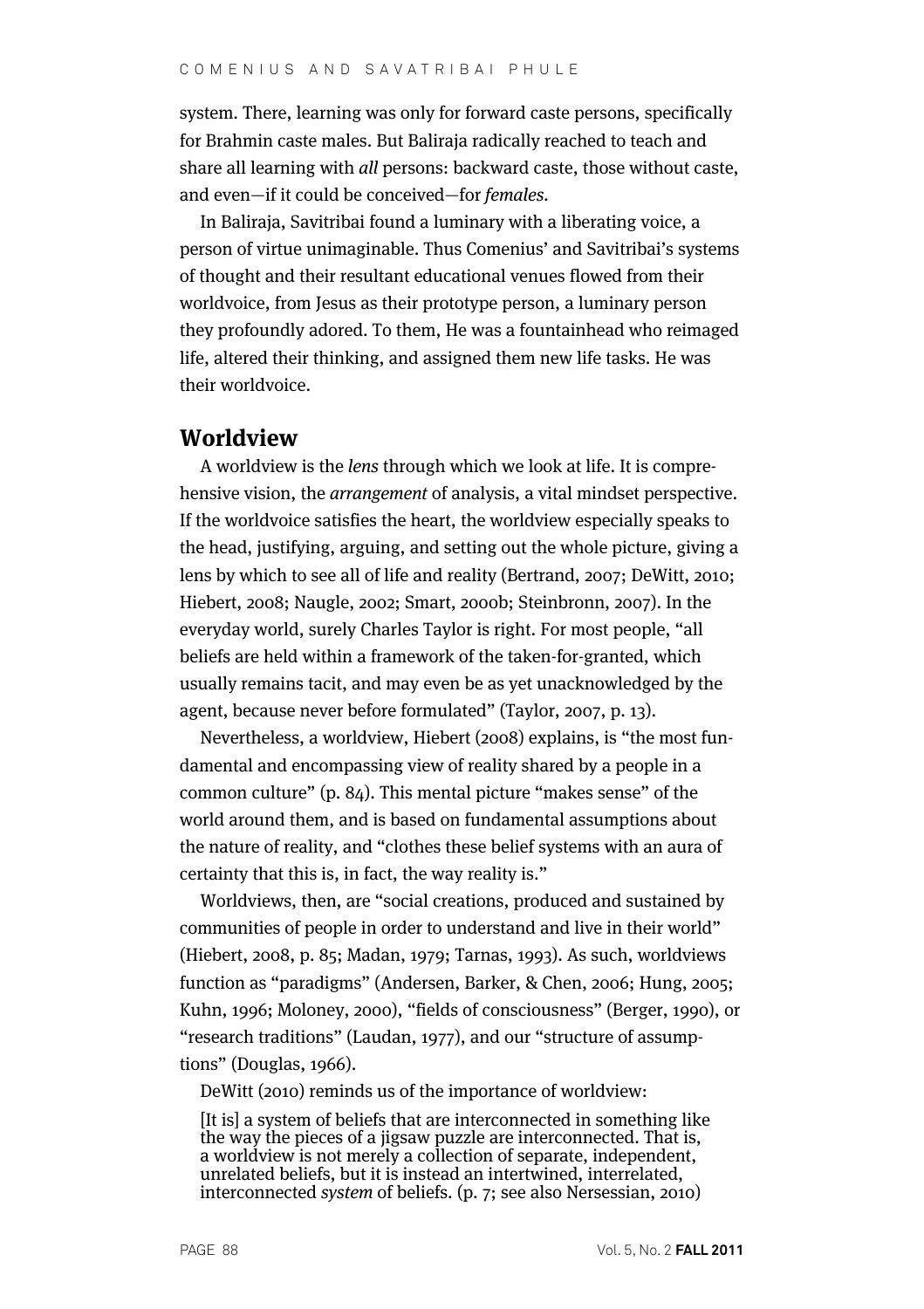Interestingly, Sire (2009), after forty years of wrestling with worldviews, shifted from worldview as primarily a "set of presuppositions." Sire's expanded vision sees worldview as a "commitment, a fundamental orientation of the heart." Thus he adds the notion of story for formation and expression, and acknowledges "the role of behavior in assessing what anyone's worldview actually is" (Sire, 2009, p. 10). And my point is that a careful look at worldviews will clarify that each mindset lens and worldview story looks back to a moral luminary. Each of the major worldview systems owes its roots to a moral exemplar whose story still feeds the worldview (Dilworth, 1989; Graham, 1997; Mitchell, 2008; Sire, 2009; Stark, 2008; Wilkens & Sanford, 2009).

Both Savitribai and Comenius, in their own contexts, presented a coherent set of educational ideas that were radically different from the prevailing educational approaches of their respective societies. For example, Comenius' approach was diametrically opposite to the European priestly position crystallized by papal priests (Begley & Koterski, 2005; Cubberley, 1920; Fulop-Miller, 1942, pp. 427-433); likewise, Savitribai's educational approach was in stark contrast to the Indian priestly system imposed by pundit Brahmins (Mukhopadhyay, 2004; Rakhe, 1992; and see Sanneh, 2009).

In the Europe of Comenius, the powerful clergy were "immoral and indolent"; the monastic orders and upper clerical levels held wealthy properties, claimed exclusive privileges, pressed oppressive exactions on the poor, and demanded "pay for sacred services" otherwise "inaccessible" (Stark, 2003, pp. 68-73; Hillerbrand, 2009). Overall, education was a guarded preserve for rich, privileged males. Peasant families were expected to stay in their station of life, and any family caught educating a son without landlord permission was heavily fined.

Jotirao Phule, Savitribai's husband, saw India's cultural system as a comprehensive and crushing way of life. To him, it was a Brahmin-generated "rule of fear," a way of life manufactured and maintained by what he called "their selfish texts like the *Manusamhita* . . . along with the magic of the Vedic mantras" (Phule, [1883] 2002, p. 128). Phule said it like this: "It would be very hard to find a parallel example anywhere in the world" to compare with the cultural system set in place by "the ancient and cunning Arya brahman scripture—writers [who] have so smoothly machinated to tie up the farmer in their selfish religion" (p. 120).

Notice that Phule sees religious worldvoice ("Arya brahman scripture"), intellectual worldview ("smoothly machinated"), and social worldvenue ("to tie up the farmer") as an integrated whole. The medieval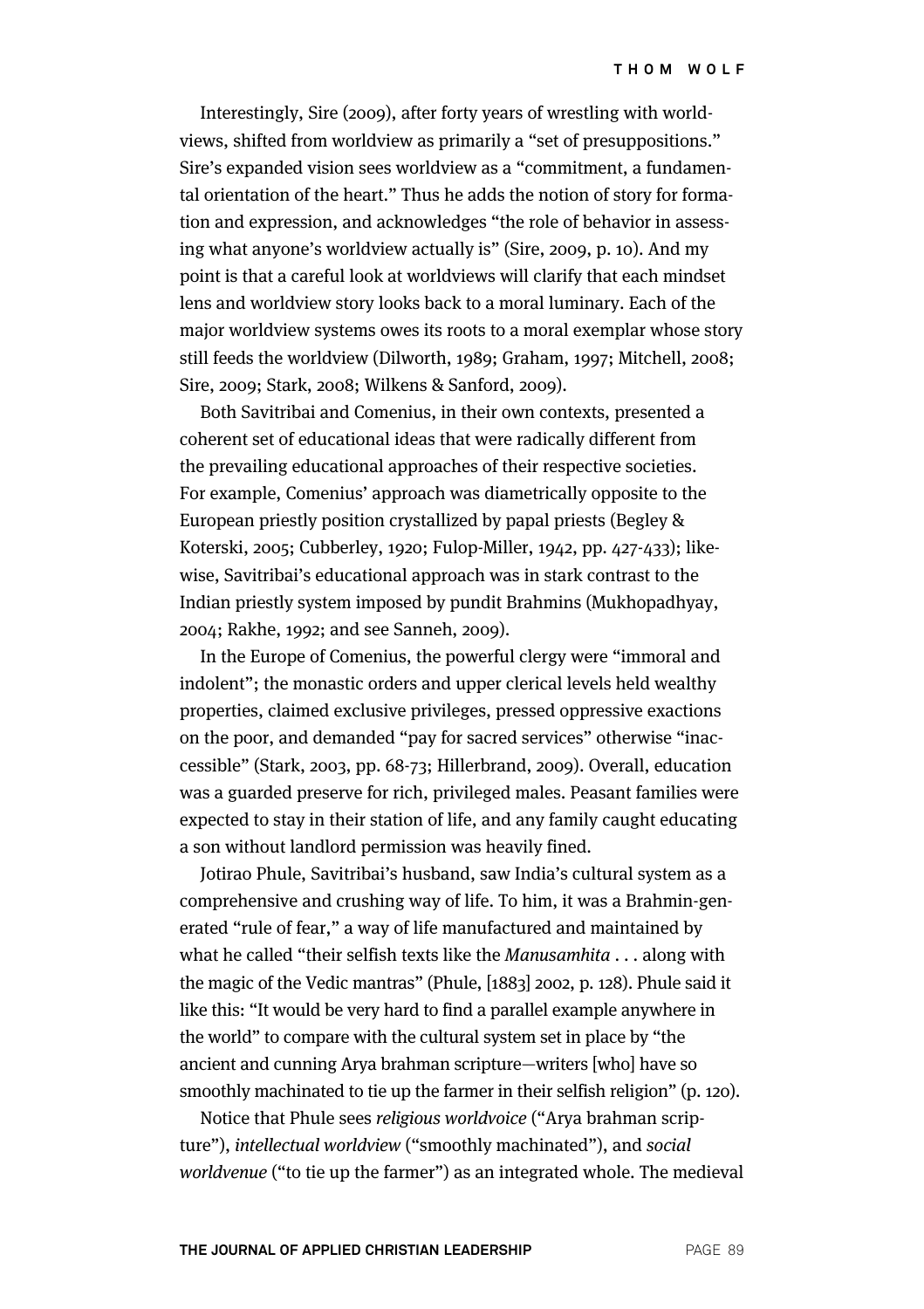Catholic priest system of Comenius' Europe neglected the education of the peasant classes. Worse, the karma Brahmin priest system of Savitribai's India forbade the education of the polluted castes. Nevertheless, their ideas bear striking similarities, despite their vastly different cultural contexts, and their educational proposals retain remarkable resonance with the latest 21st-century educational research (Becker & Woessmann, 2008; Frost, 2010; Tilak, 2001).

#### **Worldvenue**

If a worldvoice is a luminary, and a worldview is a lens, then a worldvenue is the lifestyle, the resultant set of social practices that are typical of any particular worldvoice-worldview mix. Worldvenue is the network of visible veins, the actualization of actions constituting a visibly manifested social pattern (Cowen, 2001; Curtin, 1984; Huntington, 1996; McNeill & McNeill, 2003; Tarnas, 1991; Van Dijk, 2012). The worldvenue is the configuration of social life, the observable and persistent differences in the global culture zones, the tangible and visible differences between the social experiences and behaviors that flow from the particular voice and vision of that society (Madan, 2004; Nolan & Lenski, 2010; Wolf, 2012).

The worldvoice | worldview | worldvenue matrix encompasses not only the invisible realities of heart and head, but also expresses itself in the observable social texture, the visible realities of the hands, the actualized social pathway patterns. The different cultural zones of the planet, the meaning matrices, are multidimensional expressions of their own worldvoice voice, worldview vision, and worldvenue veins (Amin, 2011; Huntington, 1996; Wolf, 1975, 1999, 2007a, 2012). This truth Comenius and Savitribai intuited with precision.

By this understanding, the cultural geography of the global world can be likened to life houses constructed by the craft of those virtuous few. But they do not build life the same (Boo, 2012; Granito, 2007; Moïsi, 2009; Noll, 1994; Stearns, 2001). The house that Moses (Beale, 2008, 2011) or Jesus builds (Schmidt, 2004; Stark, 1996) is not the same as that crafted by those thinking according to the blueprints drawn up by those following other luminaries.

The various worldvoices generate alternative worldviews, which advance distinctly different worldvenues (Stevenson & Haberman, 2008). The pagoda patterns of Buddha nations (Mungekar, 2009; Wolf, 2007b) have a distinctly different feel from the mosque modes of Muhammad countries (Pryce-Jones, 2009; Viorst, 2001). And the South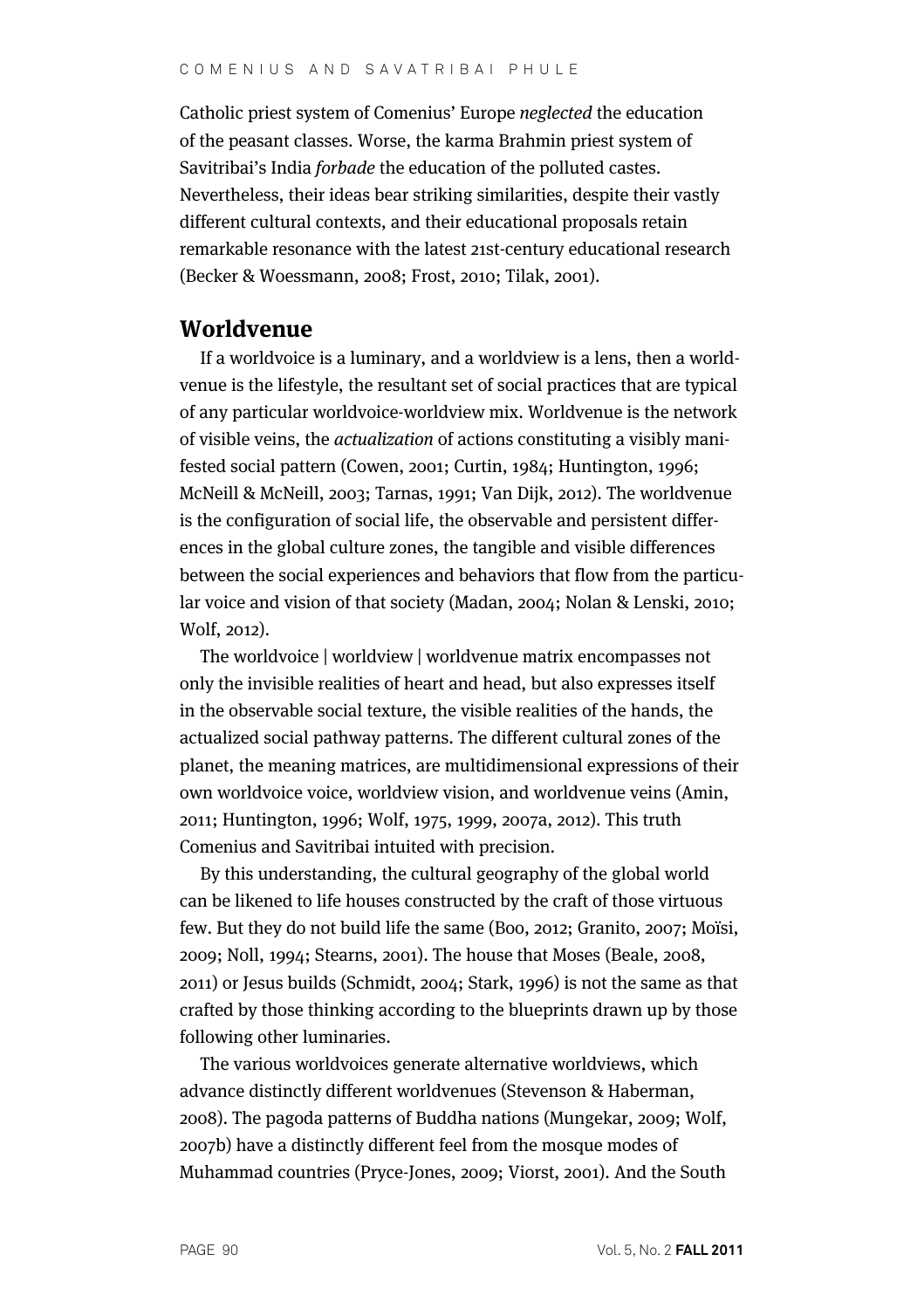Asian caste civilization of Brahma, Vishnu, and Shiva (Frawley, 2001; K, 2007; Mani, 2005; Patel, 2009; Pattanaik, 2003; Varma, 2007; Wolf, 2002) stands a world apart from the Socrates, Caesar, and Jesus ways of the Western civilization (McCloskey, 2010; Nemo, 2005; Schmidt, 2004; Stark, 2001, 2003; Tarnas, 1993; Warraq, 2012).

Savitribai's husband, Jotirao Phule, the Abraham Lincoln of India, called their religiously constructed social reality a "prison house" (Phule, 2002, pp. 98-99; cf. Sinha, 2005; Wolf, 2008). Phule poignantly describes the Western reaction to this "prison house":

[The] followers of Baliraja in the West . . . were deeply aggrieved by our misery. So they entered our prisons and asked us, "Folks, you are human being just like us. Our Creator and Sustainer are one and the same. You are entitled to have all the rights that we have. Then why do you obey the dictates of these crafty bhats [Brahmin] priests]?" (Phule, 2002, pp. 76, 98)

Why the servile obedience? Because of dictates and dung: dictates that assigned each to their karma-caste, and legislated that only the male-reincarnated pure could be educated; dung that was slung at any who dared to do differently. When Savitribai opened the first Indian school for girls and backward and outcaste children in 1848, village Brahmins hurled damp feces at her face in their futile opposition. But she had heard a different voice. And she had formed until-then neverconceived views of children and education: that every child was created in the image of God and that education was for all.

Her cultural house built by Manu was a grinding reality to Savitribai. She came to be vividly aware that there were those in other lands who did not live in prison houses; instead, they dwelt in pleasant houses (Phule, 2002, pp. 88-89). Other people were listening to different voices, at least one of which contended with Manu. That voice, Savitribai discovered, conceptualized a whole different vision of the world from any she had ever imagined: "'Let the little children come to me, and do not hinder them'" (Matt. 19:14, NIV). Thus did that voice and view create a radically different social venue for daily life—a pleasant house, as it were (Kuhn, 1979; Wolf, 2003)—for the children of India, whether forward castes, backward castes, or those without caste, even girls as well as boys. Such was the house that Baliraja built: "Do not hinder them. Let the little children come to me." And Savitribai aspired to do the same.

By various reckonings, then, different cultures provide their occupants with differing life-flourishing environments, alternative kinds of cultural zones. That is, they express alternative mixtures of worldvoice (whom they spiritually look to), worldview (how they analyze logically), and worldvenue (what they express in their lifestyle). Historically, the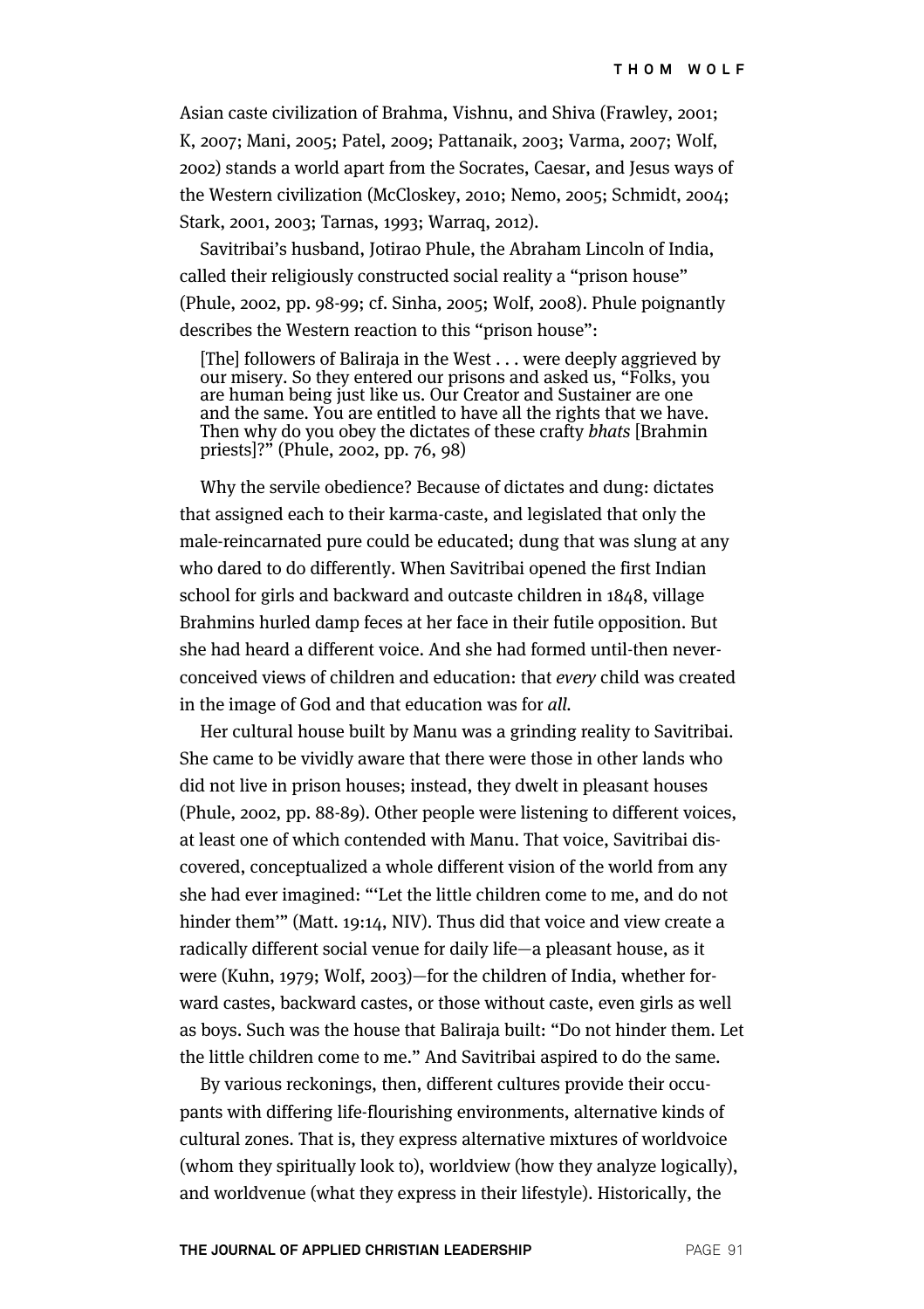different life estates have formed ancient and present territorial zones of contest, zones of unequal fullness of life (Harrison, 2006; Kuran, 2010; Omvedt, 2008; Pryce-Jones, 2009; Stearns, 2001; Weber, 1993; Wolf, 2012).

For my purposes here, I simply note that Comenius and Savitribai converged on the same person-of-excellence: Jesus, or Baliraja (Atwood, 2009; Deshpande, 2002, pp. 9-12; Deshpande, 2010, pp. 50-57; Michaud, 2004; Omvedt, 2008, pp. 164-169; Spinka, 1942; Sztompka, 1993; Wolf, 2007b, pp. 4-10). Then, from that prototype voice (worldvoice), they designed an uncommon way to think about the education of children (worldview) and set out to construct a whole different world of social possibilities (worldvenue) (Deshpande, 2010; Lockerbie, 1994; Stroope, 2005). They resolutely set out to weave a different educational reality for the children around them, and for the emerging generations.

Both Comenius and Savitribai, in their own settings, sought to alter not only the existing child education practices, but also the very pedagogical preceptor and presuppositions, the worldvoice and worldview, on which those practices rested. For Comenius and Savitribai were content with nothing less than the creation of a paradigm shift that would reset an entire continent's—and eventually the globe's—concept of education (Deshpande, 2002, pp. 5-10, 18-21; Lang, 2009; Stroope, 2005, pp. 3-6).

Dominant views of opposition were entrenched against them, sitting in thrones of power. Comenius' and Savitribai's own minority positions of educational innovation were experimental at the time, scurrying for places to survive (Monroe, 2009). But both persisted: convictions guided them, compassion compelled them, and character sustained them. The powerful refused to honor them. But history cannot forget them (Eby & Arrowood, 2010). So much so, in fact, that what Cambridge University's Robin Alexander (2001) says of Comenius—"Comenius' ideas indeed are central to an understanding of continental European pedagogy"—can be equally said (with a masala pinch) of Savitribai. Savitribai's ideas of education remain central to understanding the consternations over contemporary Indian pedagogy (Murthy, 2009, pp. 129-153; Wolf, 2008, pp. 9-12).

Comenius was consumed with the metaphor of "universal education"—one school system for all children. Savitribai was radicalized by the picture of "universal rights"—all children are equal because of the Creator of all (Witte, Jr., & Alexander, 2010). Drawing from these minority perspectives, Savitribai and Comenius both shared a single theoretical metaphor: every child is unique, created and sharing the image of God.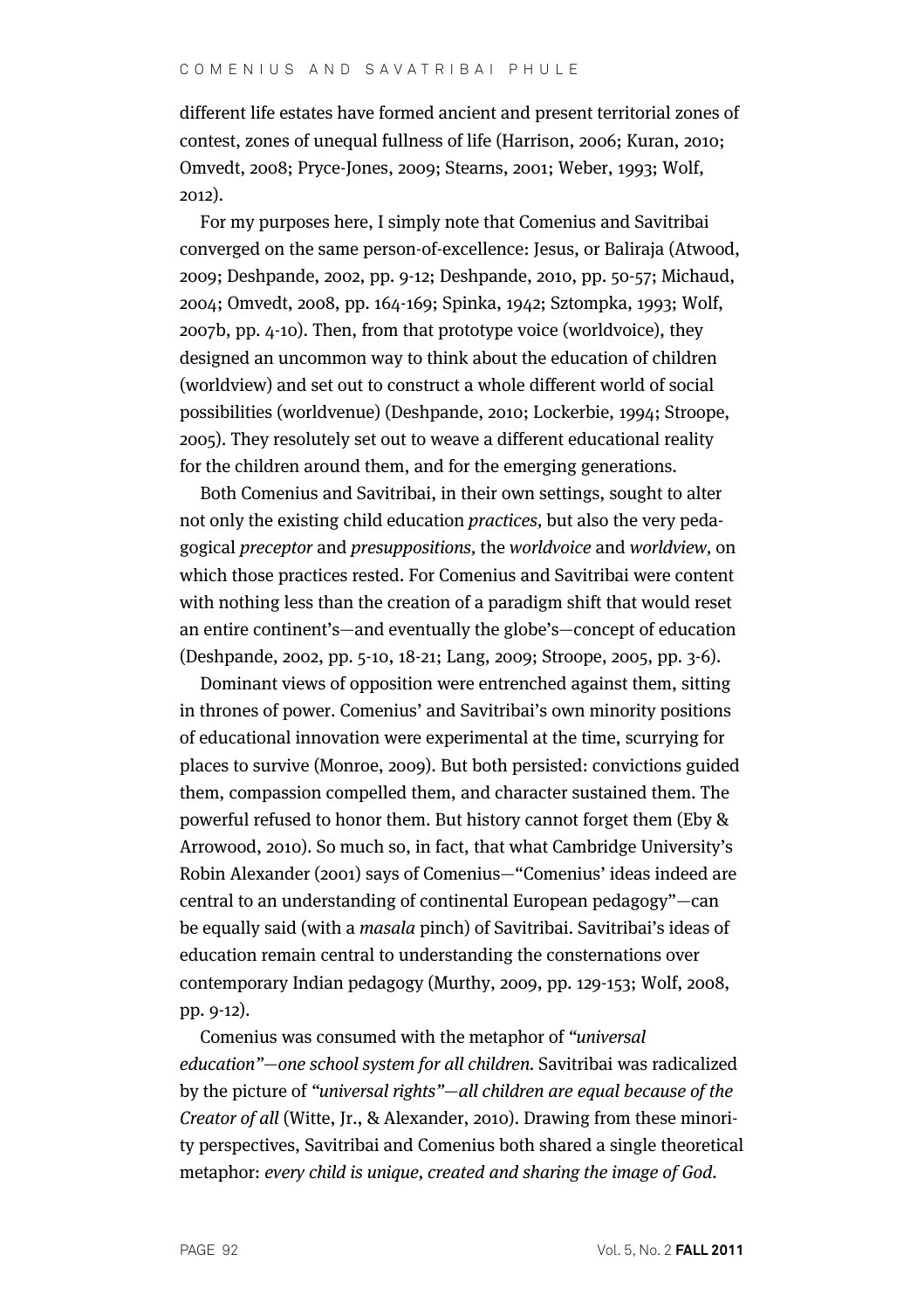Their core practical corollary was that every child is equal and unique, deserving and demanding nurture to flourish in the will of God—each child and every child (Dobinson, 1970).

According to their culturally most uncommon thinking, if each child is equal and unique, then each child should be nurtured, and education for children should be universal, yet child-specific. Each child is special, not for continued "endarkenment," but for cultivated enlightenment. No child should ever be denigrated. Instead, each child should be elevated.

From their radicalized perspective, Comenius and Savitribai both designed an exemplary education program. Starting from the same core metaphor, both developed a similar framework of education that sought to revolutionize their societies, marked by four key features. The Comenius|Savitribai framework of education (1) conceives the scope of education as universally available, (2) introduces a teaching style that is child sensitive, (3) insists on a learning experience that is intellectually critical, and (4) leads to an education system that is socially reforming (Andrade & Wolf, 2008; Bušek, 1972; Sadler, 1966; Ulich, 1950, 1999).

## **Conclusion**

In the long run, Comenius succeeded (Alexander, 2001; Lawton & Gordon, 2003). Savitribai, on the other hand, has not yet succeeded within India. She has, however, succeeded beyond India (Kamble, 2007; Patel, 2009; Jamanadas, 2002). That is, there are those who contend that it is largely because India has failed to heed Savitribai and the thinking she represents, that India still faces her major problems of education to this day (Banerjee-Dube, 2010; Stern, 2003; Virdi, 2011). For example, in 1957 India's leading sociologist, M. N. Srinivas, said, "In the last century or more, caste has become much more powerful in certain respects, than it ever was in pre-British days" (Srinivas, 1957, quoted in Guha, 2007, p. 605; see also Pandian, 2007; Perappadan, 2007).

In 2007, historian Ramachandra Guha, of Yale University, would write that "the subsequent decades were to provide resounding confirmation of M. N. Srinivas' thesis. Far from disappearing with democracy and modernization, caste continued to have a determining influence in (and on) Indian society" (Guha, 2007, p. 606).

"True," Guha notes, "the caste system was by no means unaffected by the economic and social change unleashed by Independence," but still, whether "in town or village, at leisure or at work," Indians continue to be "defined" by the caste "into which they were born" (Guha, 2007, p. 606; see also Chakravarti, 2006; Rothermund, 2008). The result in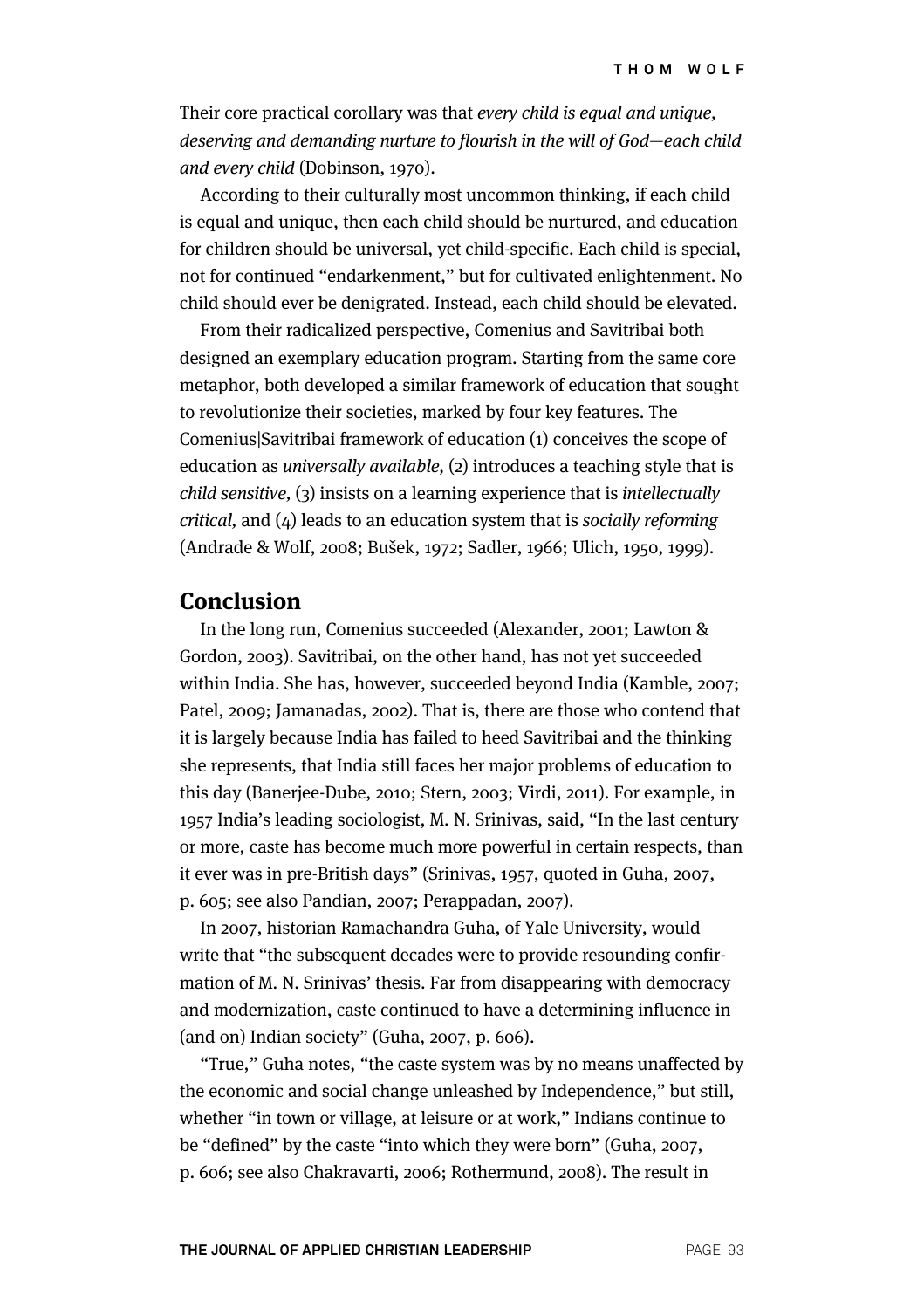education is that religious, cultural, and gender prejudices are "strong, keeping girls out of schools" so that "gender disparities in secondary education are the largest in the world" (Tilak, 2002), and "learning levels are in fact declining, especially in the Hindi-speaking states" (Brinkmann, 2012, p. 44).

That said, it must at least be conceded that in every educated woman of India, Savitribai has truly succeeded. For today, every educated woman of India, anywhere in the world, stands as testimony to the power of the four original and unusual ideas shared by Comenius and Savitribai: that education for every child, without exception, must be universally available, child sensitive, intellectually critical, and socially reforming.

And every girl child, in any school, on any day, in India—sitting alongside boys, reading a book, exploring the Internet, learning new things—is creating a new kind of India. It is a Savitribai-kind of India, where centuries-long deference is haltingly giving way to a barelycentury-long, Savitribai-led defiance. It is a defiance that is struggling to break clear from a 3000-year past of mandatory non-education (Deshpande, 2010; Jamanadas, 2008).

A "canary in a coal mine" is a warning of danger or trouble yet to come. Early coal mines did not have ventilation systems, so miners too often died from the buildup of methane and carbon monoxide gases in the mines. A "canary in a coal mine" was a solution. Mine workers would carry a canary down into the tunnels with them. More sensitive to poisonous gases than humans, the canary's death signaled the coming future for the humans. So everyone listened for the song and kept their eye on the sensitive little canary, the signal of their future.

Perhaps then, little girls being educated in India are little reversecanaries in the coal mine. It may be that the presence or the lack of little girls' presence in the Indian classroom will yet prove to be India's early education sensors—heralds of a new kind of India—or hard evidence that all is not well, no matter how hard the laborers dig on (Tilak, 2002).

If the "main thing"—O'Hanlon's "revolution in the worldview of the lower caste individual"—can become the classroom thing, then for the children of India, an original and still unusual thing might yet happen. For if traditional religious disabilities still lay at the root of the frustration and backwardness of the low castes and if these interconnected problems still require a radical solution (O'Hanlon, 1985, pp. 125-128), then the "original and unusual" song of Comenius and Savitribai needs to be heard today more than ever before.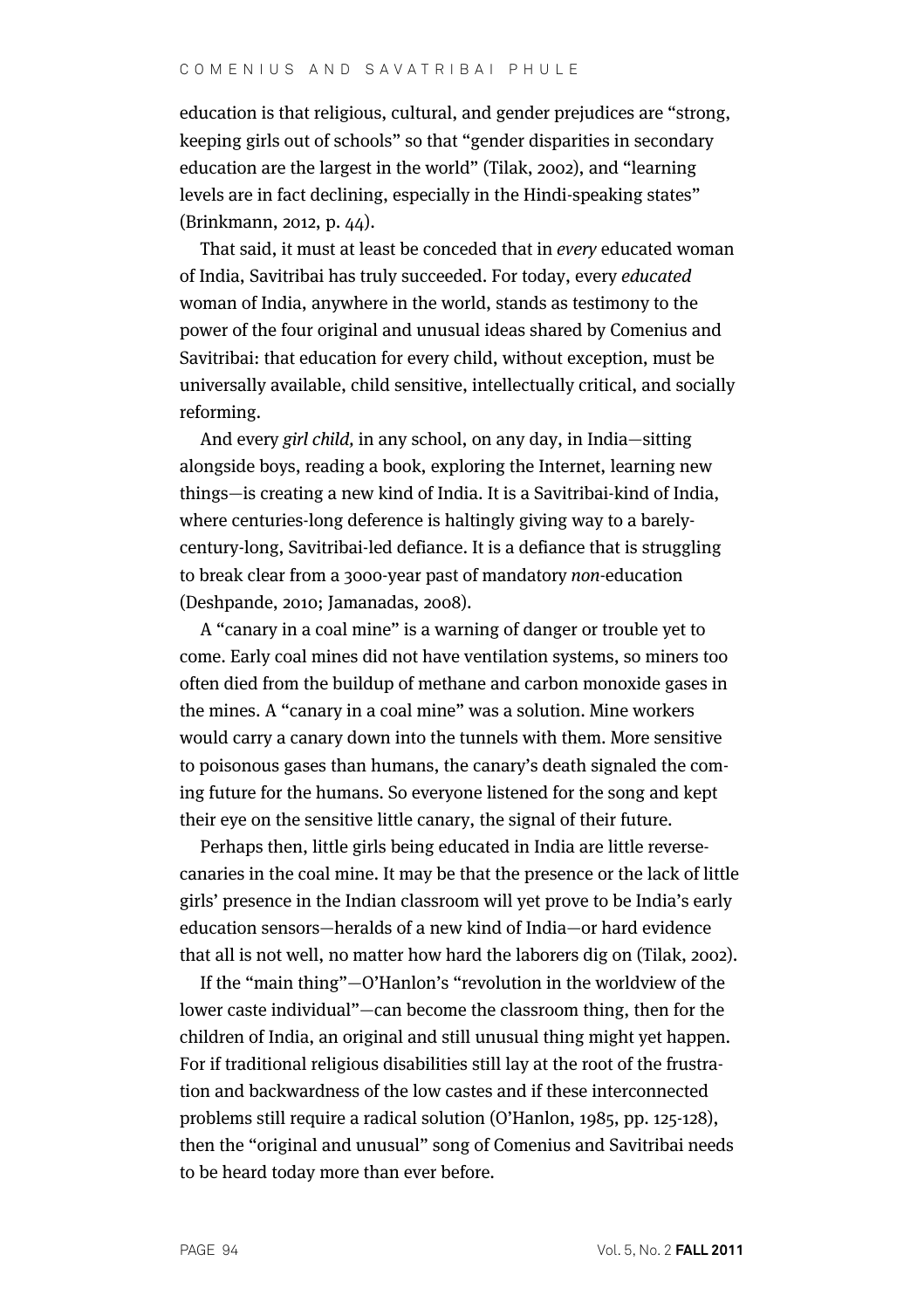Comenius and Savitribai pointed the way out of the poisonous pedagogical hole (Ghosh, 2009; Gupta, 2008). Their solution was radical then; it remains radical today (Anand, 2011). Plainly spoken, only a revolution in worldvoice, worldview, and worldvenue will bring a resolution to India's educational quandary (Kumar, 2008).

Like a breeze of fresh air, what French sociologist Andrè Béteille has said of their parents, can be said of backward caste and outcaste children: they may be "still exploited, oppressed and stigmatized; but their presence" can "no longer be ignored" (Béteille, 2000, quoted in Guha, 2007, p. 615; see also George, 2010). But for sustained change there must be a radical rethink of the embedded inequality which Indian educationalists Krishna Kumar (2008), Amartya Sen (2006), and Suzana Brinkmann (2012, p. 45) discuss as a "culture of inequality."

Could it be that Savitribai's and Comenius' person-of-excellence (worldvoice) might yet point the way to a new kind of educational blueprint (worldview) for India, as experienced in other places? As Amman Madan, professor of sociology of education, has mused, "if transformation can happen in other societies, it can happen here as well" (quoted in Srinivasan, 2011; see also Desai, 2011; Jongeneel, Liu, Ng, Ku, & Sunquist, 2011; Levine, 2010; Stern, 2003; Wolf, 2010a, 2010c; also consider Ruokanen & Huang, 2010; Sanneh & Carpenter, 2005; Wolf, 2007b).

If so, might just such a different arrangement provoke a future with a different kind of social construction—a worldvenue learning place different from the prison house kind of culture within which Savitribai lived? If so, then perhaps the children of India may yet sing in a pleasant house, little canaries freed into a most original and unusual future—a Comenius and Savitribai kind of future.

#### **Endnote**

<sup>1</sup> Throughout this article the views of Savitribai Phule and Mahatma Jotirao Phule (her husband) on education are taken to be compatible. In "A Statement for the Information of the Education Commission" (1882), Jotirao Phule's first three opening sentences note the intertwined and interdependent relationship in things educational between himself and his wife, Savitribai: "My experience in educational matters is principally confined to Poona and the surrounding villages. About 25 years ago, the missionaries had established a female school at Poona but no indigenous school for girls existed at the time. I, therefore, was induced . . . to establish such a school, and in which I and my wife worked together for many years" (Phule, 2002, p. 102).

At his death in 1890, Savitribai assumed the presidency and continued the work of their co-founded organization, Satyashodhak Samaj. But I note that "Phule" particularly applies to references originally referencing, or personally written by, Jotirao; I take them as representative of Savitribai's basic thinking and work (Sardar & Wolf, 2008; Wolf, 2010a, 2010b, 2010c; Yagati, 2002; Zelliot, 2002).

**THE JOURNAL OF APPLIED CHRISTIAN LEADERSHIP PAGE 95**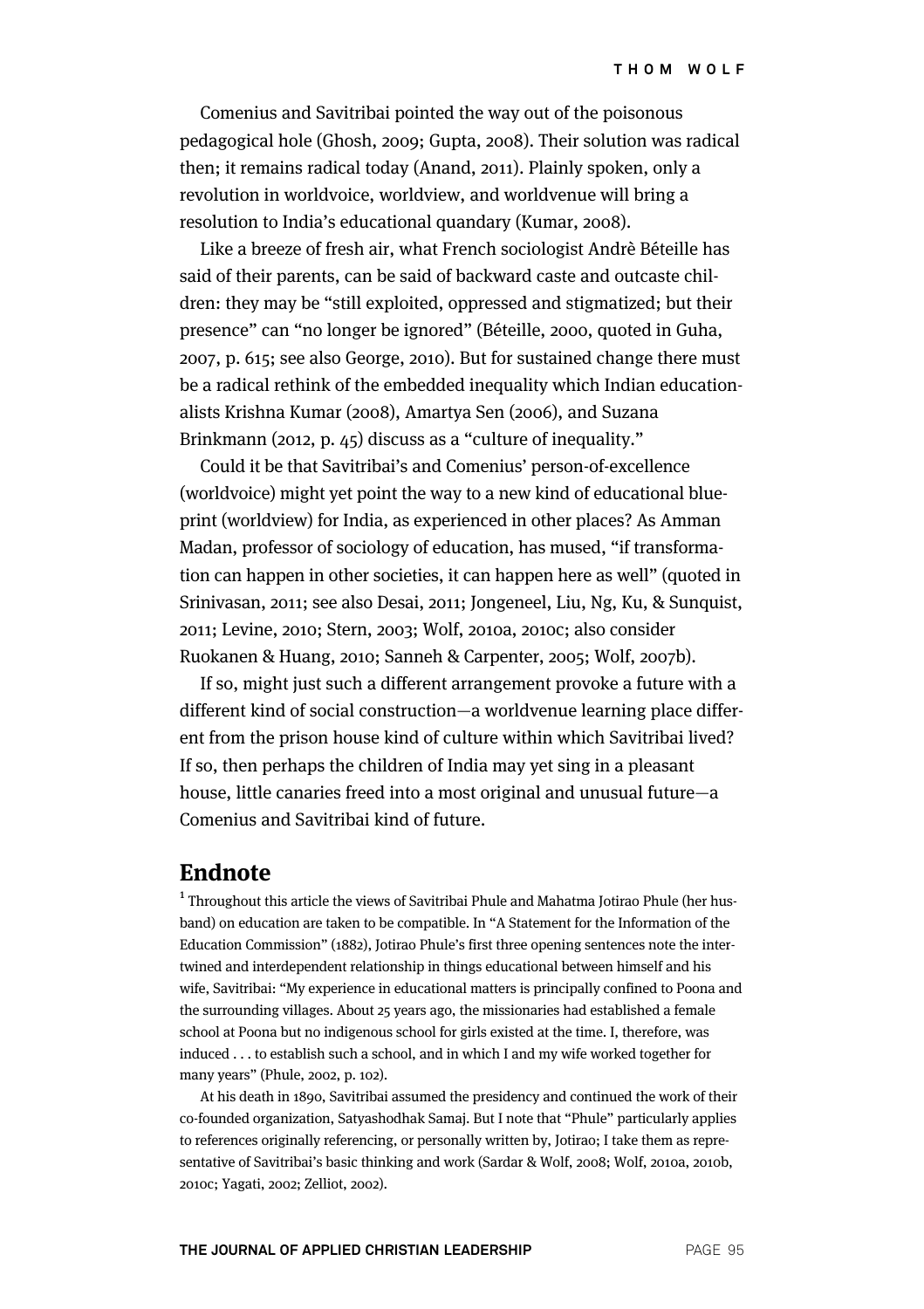## **References**

- Alexander, R. J. (2001). Culture and pedagogy: International comparisons in primary education. Malden, MA: Blackwell.
- Amin, S. (2011). Global history: A view from the South. Cape Town, South Africa: Pambazuka.
- Anand, G. (2011, June 4). Class struggle: India's experiment in schooling tests rich and poor. Wall Street Journal. Retrieved from http://online.wsj.com
- Andersen, H., Barker, P., & Chen, X. (2006). The cognitive structure of scientific revolutions. Cambridge, England: Cambridge University Press.
- Andrade, S., & Wolf, T. (2008). Savitribai: India's conversation on education. New Delhi, India: University Institute.
- Atwood, C. D. (2009). The theology of the Czech Brethren from Hus to Comenius. University Park, PA: Pennsylvania State University Press. Retrieved from http://www.psupress.org/justataste/samplechapters/justatasteAtwood1.html
- Banerjee-Dube, I. (Ed.) (2010). Caste in history. New York, NY: Oxford University Press.
- Beale, G. (2008). We become what we worship: A biblical theology of idolatry. Downers Grove, IL: IVP Academic.
- Beale, G. (2011). A New Testament biblical theology: The unfolding of the Old Testament in the New. Grand Rapids, MI: Baker Academic.
- Becker, S., & Woessmann, L. (2008). Luther and the girls: Religious denomination and the female education gap in 19th century Prussia. CESIFO Working Paper No. 2414 Category 4: Labour Markets. Munich, Germany: University of Munich. Retrieved from http://www.cesifo-group.de/pls/guestci/download /CESifo%20Working%20Papers%202008/CESifo%20Working%20Papers%20 October%202008%20/cesifo1\_wp2414.pdf
- Begley, R., & Koterski, J. (Eds.) (2005). Medieval education. New York, NY: Fordham University Press.
- Berger, P. ([1967] 1990). The sacred canopy: Elements of a sociological theory of religion. New York, NY: Anchor Books.
- Bertrand, M. (2007). (Re)thinking worldview: Learning to think, live, and speak in this world. Wheaton, IL: Crossway.
- Béteille, A. (2000). The scheduled castes: An inter-regional perspective. Journal of Indian School of Political Economy, 12(3 & 4), 367-380.
- Blum, L. (1988). Moral exemplars: Reflections on Schindler, the Trocmes, and others. Midwest Studies in Philosophy, 13, 196-221.
- Boo, K. (2012). Behind the beautiful forevers: Life, death, and hope in a Mumbai undercity. New York, NY: Random House.
- Brinkmann, S. (2012, March). A fundamental wrong: Education for the too few. Forward Press, 43-45.
- Bušek, V. (Ed.) (1972). Comenius. New York, NY: Czechoslovak Society of Arts and Sciences in America.
- Chadha, S. (1998, April 17). From Hansa Mehta to Savitribai Phule: Women leave their stamp. Indian Express Bombay. Retrieved from http://www.expressindia.com/ news/fe/daily/19980417/10755394.html.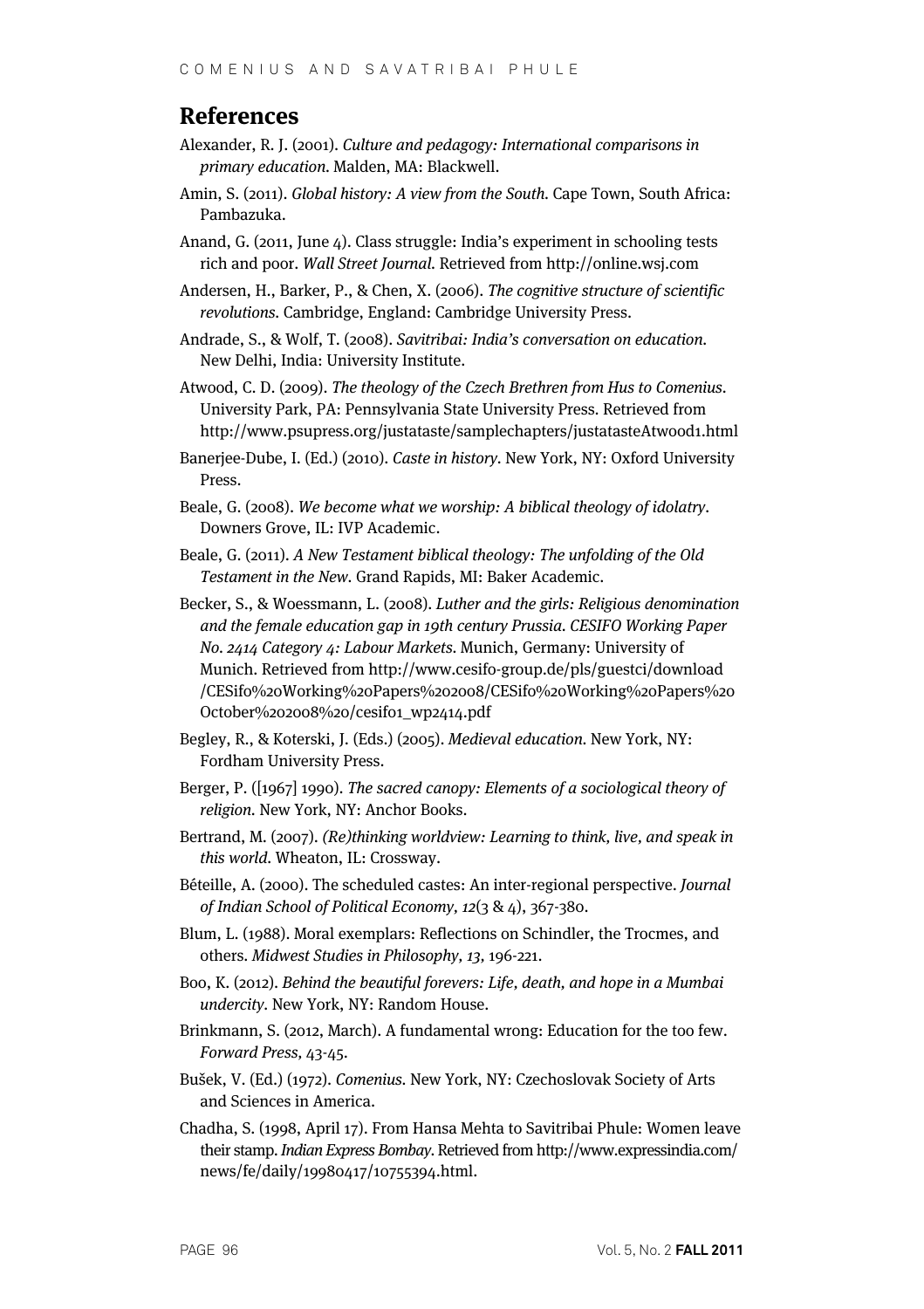- Chakravarti, U. (2006). Rewriting history: The life and times of Pandita Ramabai. New Delhi, India: Zubaan.
- Comenius, J. A. (2009). The great didactic of John Amos Comenius: Now for the first time Englished, with introductions, biographical and historical [1896]. Ithaca, NY: Cornell University Library.
- Corduan, W. (2002). A tapestry of faiths: The common threads between Christianity and world religions. Downers Grove, IL: InterVarsity Press.
- Courtois, S., Werth, N., Panne, J., Paczkowski, A., Bartooek, K. & Margolin, J. (1999). The black book of Communism: Crimes, terror, and repression. Boston, MA: Harvard University Press.
- Cowen, N. (2001). Global history: A short overview. Cambridge, England: Polity.
- Cubberley, E. (1920). The history of education. New York, NY: Houghton Mifflin. Retrieved from http://www.nalanda.nitc.ac.in/resources/english/ etext-project/history/histedn/part-3chapter8.html
- Curtin, P. (1984). Cross-cultural trade in world history. Cambridge, England: Cambridge University Press.
- Desai, S. (2011, July 10). Education as discrimination. Times of India. Retrieved from http://blogs.timesofindia.indiatimes.com/Citycitybangbang/entry/ education-as-discrimination1
- Deshpande, G. (2002). Selected writings of Jotirao Phule: Edited, with annotations and introduction by G. P. Deshpande. New Delhi, India: LeftWord.
- Deshpande, G. (2010). The world of ideas in modern Marathi: Phule, Vinoba, Savakar. New Delhi, India: Tulika.
- DeWitt, R. (2010). Worldviews: An introduction to the history and philosophy of science. Oxford, England: Blackwell.
- Dilworth, D. (1989). Philosophy in world perspective: A comparative hermeneutic of the major theories. New Haven, CT: Yale University Press.
- Dobinson, C. (Ed.) (1970). Comenius and contemporary education. Hamburg, Germany: UNESCO (West Germany) Institute for Education.
- Douglas, M. (1966). Purity and danger: A comparative study of concepts of pollution and taboo. London: Routledge.
- Drucker, P. (2003). The new realities. New Brunswick, NJ: Transaction.
- Eby, F. (1949). The history and philosophy of education: Ancient and modern. Upper Saddle River, NJ: Prentice-Hall.
- Eby, F., & Arrowood, C. (2010). The history and philosophy of education: Ancient and medieval. Whitefish, MT: Kessinger.
- EU Comenius (2011). Retrieved from http://ec.europa.eu/education/lifelonglearning-programme/doc84\_en.htm
- Frawley, D. (2001). Hinduism and the clash of civilizations. New Delhi, India: Voice of India.
- Freedman, D., & McClymond, M. (2000). The rivers of paradise: Moses, Buddha, Jesus, and Mohammad as religious founders. Grand Rapids, MI: Eerdmans.
- Frost, J. (2010). A history of children's play and play environments: Toward a contemporary child-saving movement. London, England: Routledge.
- Fulop-Miller, R. (1942). Power and secret of the Jesuits. Whitefish, MT: Kessinger.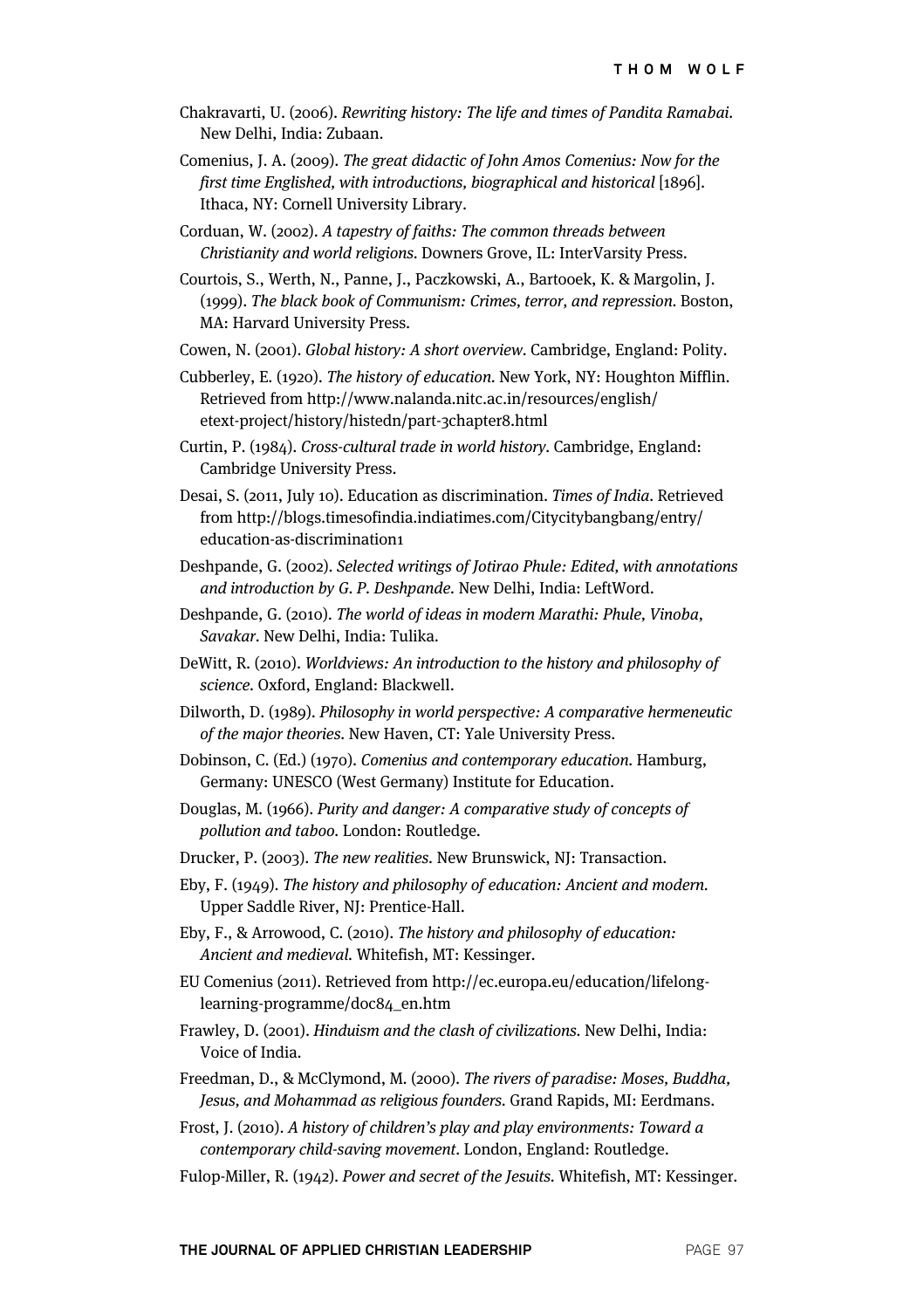- George, A. (2010.) India untouched: The forgotten face of rural India. Cranston, RI: Writer's Collective.
- Ghosh, S. (2009). The history of education in modern India 1757-2007. New Delhi, India: Orient BlackSwan.
- Gooch, P. (1997). Reflections on Jesus and Socrates: Word and silence. New Haven, CT: Yale University Press.
- Graham, G. (1997). The Shape of the past: A philosophical approach to history. Oxford, England: Oxford University Press.
- Granito, A. (2007, October 16). 80% of Indians live on less than \$2 a day: WB. LiveMint.com and Wall Street Journal. Retrieved from http://www.livemint. com/articles/2007/10/16235421/80-of-Indians-live-on-less-th.html
- Guha, R. (2007). India after Gandhi: The history of the world's largest democracy. London, England: Picador.
- Gupta, N. (2008). Mahatma Jotiba Phule: An educational philosopher. New Delhi, India: Anmol.
- Harrison, L., & Kagan, J. (Eds.) (2006). Developing cultures:Essays on cultural change. London, England: Routledge.
- Herrick, J. (2008). Scientific mythologies: How science and science fiction forge new religious beliefs. Downers Grove, IL: IVP Academic.
- Hiebert, P. (2008). Transforming worldviews: An anthropological understanding of how people change. Grand Rapids, MI: Baker Academic.
- Hillerbrand, H. (2009). The Reformation (rev. ed.). New York, NY: Harper Perennial.
- Hollander, P. (Ed.) (2007). From the gulag to the killing fields: Personal accounts of political violence and repression in Communist states. New York, NY: Intercollegiate Studies Institute.
- Hung, E. (2005). Beyond Kuhn: Scientific explanation, theory structure, incommensurablity and physical necessity. Aldershot, England: Ashgate.
- Huntington, S. (1996). The clash of civilizations and the remaking of world order. New York, NY: Simon and Shuster.
- Ilaiah, K. (2010). The weapon of the other: Dalitbahujan writings and the remaking of Indian nationalist thought. New Delhi, India: Dorling Kindersley India.
- Jamanadas, K. (2002). Female moral exemplars in India. Retrieved from http://ambedkar.org/jamanadas/FemaleMoral.htm
- Jaspers, K. (1953). The origin and goal of history. New Haven, CT: Yale University Press.
- Jaspers, K. (1962). Socrates, Buddha, Confucius, Jesus: The paradigmatic individuals. New York, NY: Harvest.
- Jeffries, V. (2005). Pitirim A. Sorokin's integrationalism and public sociology. The American Sociologist, 36 (3-4), 66-87.
- Jeynes, W., & Martinez, E. (2007). Christianity, education, and modern society. Charlotte, NC: Information Age.
- Johnstone, J.-M. (2009). Bioethics: A nursing perspective (5th ed.). Sydney, Australia: Elsevier.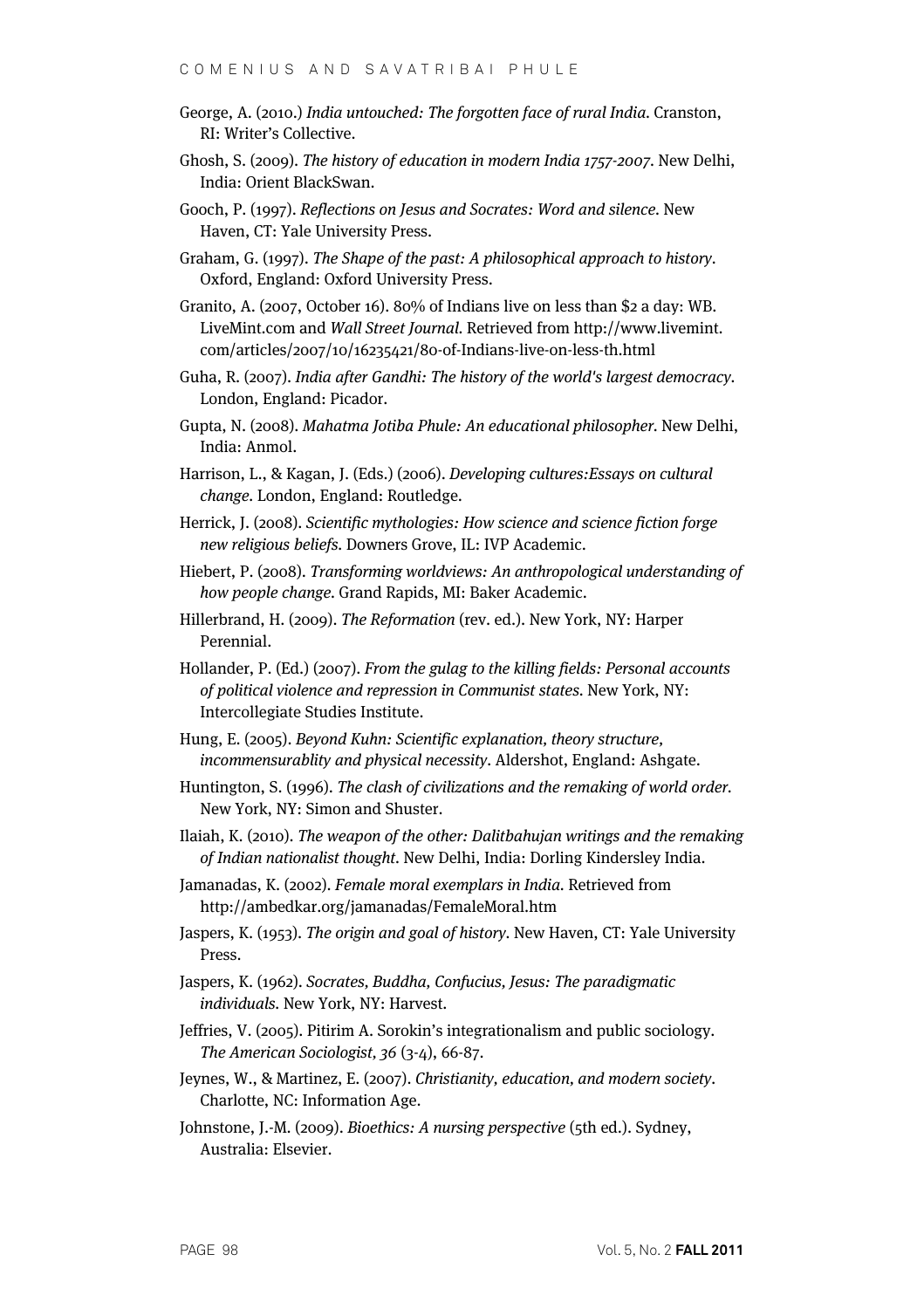- Jongeneel, J., Liu, J., Ng, P., Ku, P., & Sunquist, S. (Eds.) (2011). Christian presence and progress in North-East Asia: Historical and comparative studies (Studien Zur Interkulturellen Geschichte Des Christentums). Frankfurt, Germany: Peter Lang.
- Karup, S. (2007). India untouched: Stories of people apart. Retrieved from http://stalink.wordpress.com/documentaries/india-untouched/
- Kamble, K. (2007, January 2). Saviribai Phule neglected by Indian society: Bhujbal. Oneindia News. Retrieved from http://news.oneindia.in/2007/07/ 02/savitribai-phule-neglected-by-indian-society-bhujbal-1183374721.html
- Kärkkäinen, V.-M. (2012, January). The human prototype. Christianity Today, 56(1), 28-31.
- Keer, D. (1974). Mahatma Phule: Father of Indian social revolution. Bombay, India: Popular Prakashan.
- Kreeft, P. (2002). Socrates meets Jesus: History's greatest questioner confronts the claims of Christ. Downers Grove, IL: Intervarsity.
- Kuhn, T. S. ([1962]1996). The structure of scientific revolutions (3rd ed.). Chicago, IL: University of Chicago Press.
- Kuhn, T. (1977). The essential tension: Selected studies in scientific tradition and change. Chicago, IL: University of Chicago Press.
- Kumar, K. (2008). A pedagogue's romance: Reflections on schooling. New Delhi, India: Oxford University Press.
- Kuran, T. (2010). The long divergence: How Islamic law held back the Middle East. Princeton, NJ: Princeton University Press.
- Lang, O. ([1891] 2009). Comenius: His life and principles of education. BiblioLife.
- Laudan, L. (1977). Progress and its problems: Towards a theory of scientific growth. Berkeley, CA: University of California Press.
- Lawton, D., & Gordon, P. (2003). A history of western educational ideals. London, England: Routledge.
- Levine, R. (2010). A living man from Africa: Jan Tzatzoe, Xhosa chief and missionary, and the making of nineteenth-century South Africa. New Haven, CT: Yale University Press.
- Lewis, I. (2003). Ecstatic religion: A study of shamanism and spirit possession (3rd ed.). London: Routledge.
- Lockerbie, B. (1994). A passion for learning: The history of Christian thought on education. Chicago, IL: Moody Press.
- Madan, G. (1979). Western sociologists on Indian society: Marx, Spencer, Weber, Durkheim, Pareto. London, England: Routledge & Kegan Paul.
- Madan, G. (2004). India and the West: A cultural contrast. New Delhi, India: Mittal.
- Manas, M. (2007). The first woman teacher of India. Retrieved from http://mukeshmanas.sulekha.com/blog/post/2007/08/savitribai-phul.htm
- Mani, B. (2005). Debrahmanising history: Dominance and resistance in Indian society. New Delhi, India: Manohar.
- Mani, B. (2008). A life well lived, and lessons thereof. World Sikh News. Amritsar: Amritsar Publications and Media Group.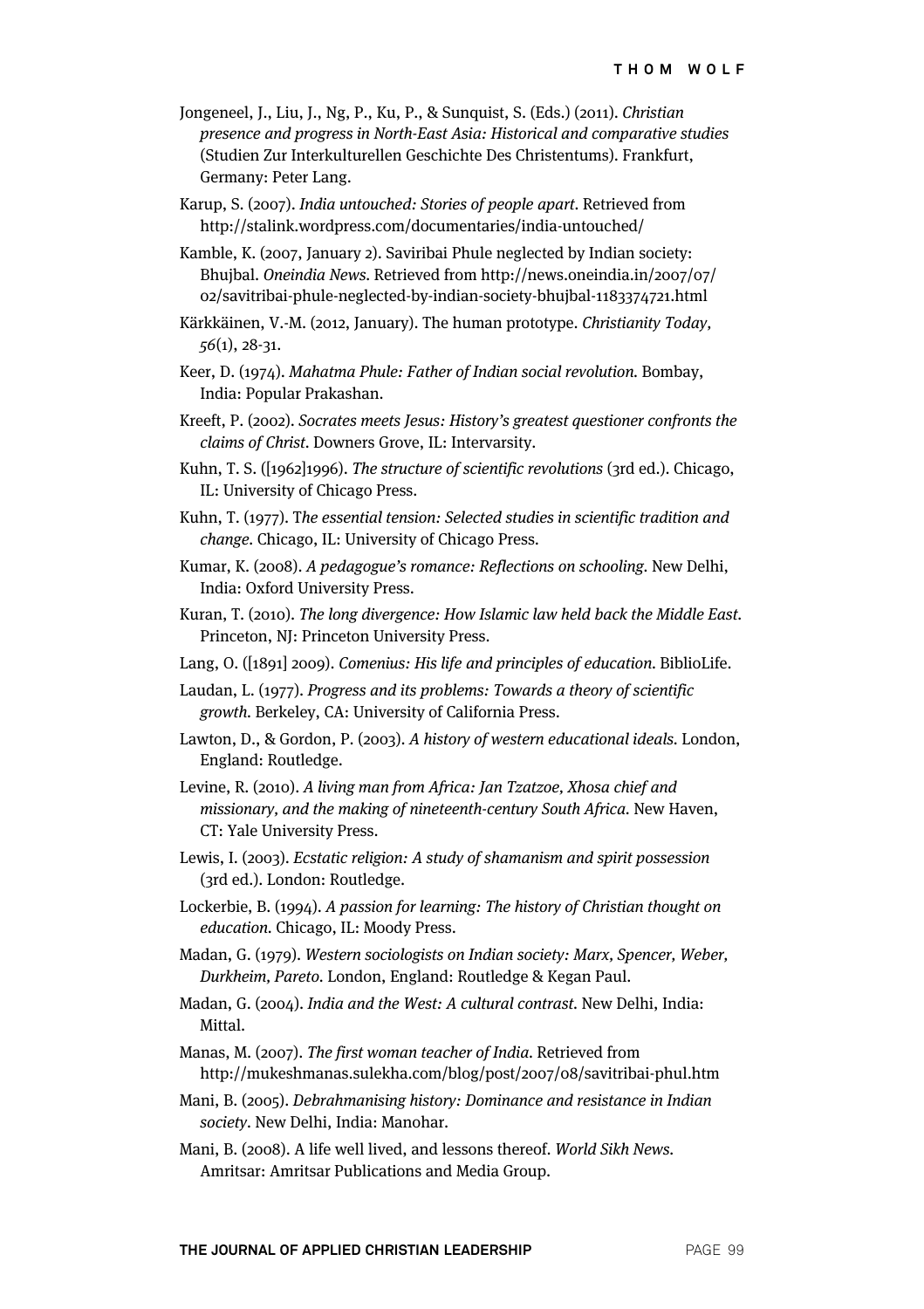- Mani, B., & Sardar, P. (2008). A forgotten liberator: The life and struggle of Savitribai Phule. New Delhi, India: Mountain Peak.
- McCloskey, D. (2010). Bourgeois dignity: Why economics can't explain the modern world. Chicago, IL: University of Chicago Press.
- McNeill, J., & McNeill, W. (2003). The human web: A bird's-eye view of world history. New York, NY: W. W. Norton.
- Michaud, H. (2004). Jan Amos Comenius: A bohemian in Amsterdam. Prague, Netherlands: Český Rozhlas|Radio Praha. Retrieved from http://www.radio.cz/en/section/czechs/jan-amos-comenius-a-bohemian-inamsterdam
- Mitchell, D. (2008). Buddhism: Introducing the Buddhist experience. Oxford, England: Oxford University Press.
- Moïsi, D. (2009). The geopolitics of emotion: How cultures of fear, humiliation and hope are reshaping the world. New York, NY: Doubleday.
- Moloney, D. (2000, March). Thomas S. Kuhn: The structure of scientific revolutions. First Things 101, 53-55. Retrieved from http://www.leaderu.com/ftissues/ft0003/articles/kuhn.html.
- Monroe, W. (2009). Comenius and the beginnings of educational reform. Ithaca, NY: Cornell University Library.
- Mungekar, B. (Ed.) (2009). Buddhism and the 21st century. New Delhi, India: Ministry of Culture, Government of India and Nava Nalanda Mahavihara University.
- Mukhopadhyay, N. (2004). Ancient India education: A plea for reintroduction to arrest the social decadence of modern times. New Delhi, India: Shipra.
- Murthy, N. (2009). A better India, a better world. New Delhi, India: Penguin.
- Naugle, D. (2002). Worldview: The history of a concept. Grand Rapids, MI: Eerdmans.
- Nemo, P. (2005). What is the West? Pittsburgh, PA: Duquesne University Press.
- Nersessian, N. (2010). Creating scientific concepts. Cambridge, MA: The MIT Press.
- Nolan, P., & Lenski, G. (2010). Human societies: An introduction to macrosociology (11th ed.). New York, NY: Oxford University Press.
- Noll, R. (1994). The Jung cult: Origins of a charismatic movement. Princeton, NJ: Princeton University Press.
- Omvedt, G. (2008). Seeking Begumpura: The social vision of anticaste intellectuals. New Delhi, India: Navayana.
- O'Hanlon, R. (1985). Caste, conflict, and ideology: Mahatma Jotirao Phule and low caste protest in nineteenth-century western India. Cambridge, England: Cambridge University Press.
- Oliner, S. P. (2007). Unlimited love, compassion and forgiveness: Acts of moral exemplars. In S. Dasgupta & R. Driskell (Eds.), Discourse on applied sociology (Vol. 1). London, England: Anthem.
- Padhee, A. (2010, March 27-April 9). Power to resist. Frontline, 27 (7). Retrieved from http://www.frontlineonnet.com/fl2707/stories/20100409270712100.htm
- Pandian, M. (2007). Brahmin and non-Brahmin: Genealogies of the Tamil political present. New Delhi, India: Permanent Black.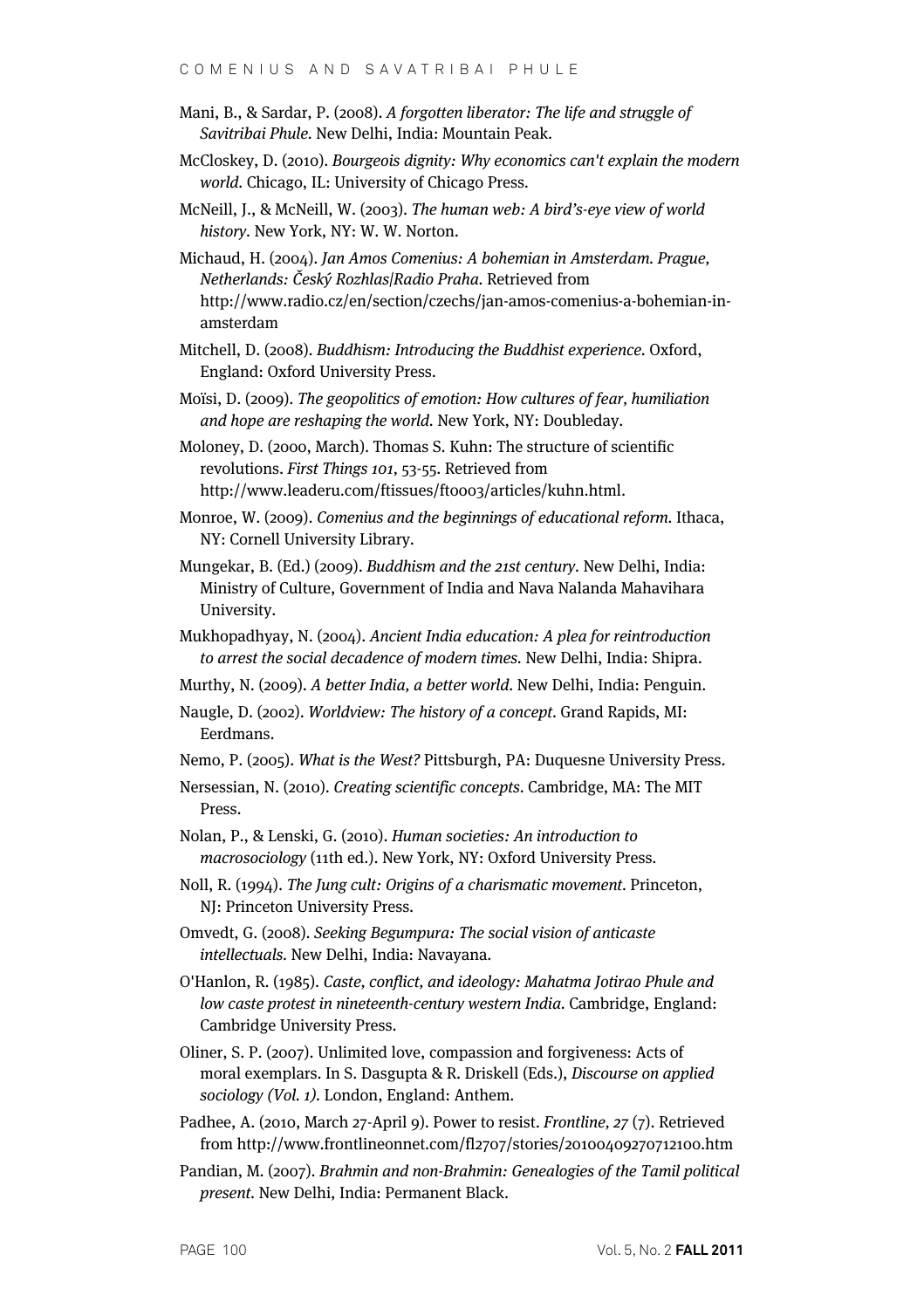- Patel, A. (2009, July 3). Why Indians don't give back to society. LiveMint and Wall Street Journal. Retrieved from http://www.livemint.com/2009/07/ 02203128/Why-Indians-don8217t-give-b.html
- Pattanaik, D. (2003). Hindu India. Mumbai, India: Brijbasi Art Press.
- Pellegrino, E. (1995). Toward a virtue-based normative ethics for the health professions. Kennedy Institute of Ethics Journal, 5(3), 253-277.
- Pellegrino, E. (2007). Professing medicine, virtue based ethics, and the retrieval of professionalism. In R. Walker & P. Ivanhoe (Eds.), Working virtue: Virtue ethics and contemporary moral problems. Oxford, England: Oxford University Press.
- Pellegrino, E., & Thomasma, D., with the editorial assistance of Miller, D. (1996). The Christian virtues in medical practice. Washington, DC: Georgetown University Press.
- Pepper, S. (1970). World hypotheses: A study in evidence. Berkeley, CA: University of California Press.
- Peprnik, J. (2004). Jan Amos Comenius. London, England: Routledge.
- Perappadan, B. (2007, April 20). "India untouched" The Hindu. Retrieved from http://www.hindu.com/2007/04/20/stories/2007042002450200.htm
- Phule, J. (2002). Selected writings of Jotirao Phule: Edited, with annotations and introduction by G. P. Deshpande. New Delhi, India: Leftword.
- Piaget, J. (1993). Jan Amos Comenius (1592-1670). Prospects (UNESCO International Bureau of Education), 13(1-2), 1-22.
- Pickering, M. (2006). Auguste Comte: Volume 1: An intellectual biography. Cambridge, England: Cambridge University Press.
- Pickering, M. (2009a). Auguste Comte: Volume 3: An intellectual biography. Cambridge, England: Cambridge University Press.
- Pickering, M. (2009b). Auguste Comte: Volume 3: An intellectual biography. Cambridge, England: Cambridge University Press.
- Prothero, S. (2011). God is not the same: The eight rival religions that run the world–and why their differences matter. New York, NY: HarperOne.
- Pryce-Jones, D. (2009). The closed circle: An interpretation of the Arabs. Chicago, IL: Ivan. R. Dee.
- Radosh, R. (2007, February). The black book of Communism: Crimes, terror, and repression. First Things, 2. Retrieved from http://www.firstthings.com/ article/2007/01/the-black-book-of-communism-crimes-terror-repression-35
- Rakhe, S. (1992). Education in ancient India. New Delhi, India: Sri Satguru South Asia Books.
- Rothermund, D. (2008). India: The rise of an Asian giant. New Haven, CT: Yale University Press.
- Ruokanen, M., & Huang, P. (Eds.) (2010). Christianity and Chinese culture. Grand Rapids, MI: Eerdmans.
- Sadler, J. (1966). J. A. Comenius and the concept of universal education. London, England: Allen and Unwin.
- Sanneh, L., & Carpenter, J. (Eds.) (2005). The changing face of Christianity: Africa, the West, and the world. New York, NY: Oxford University Press.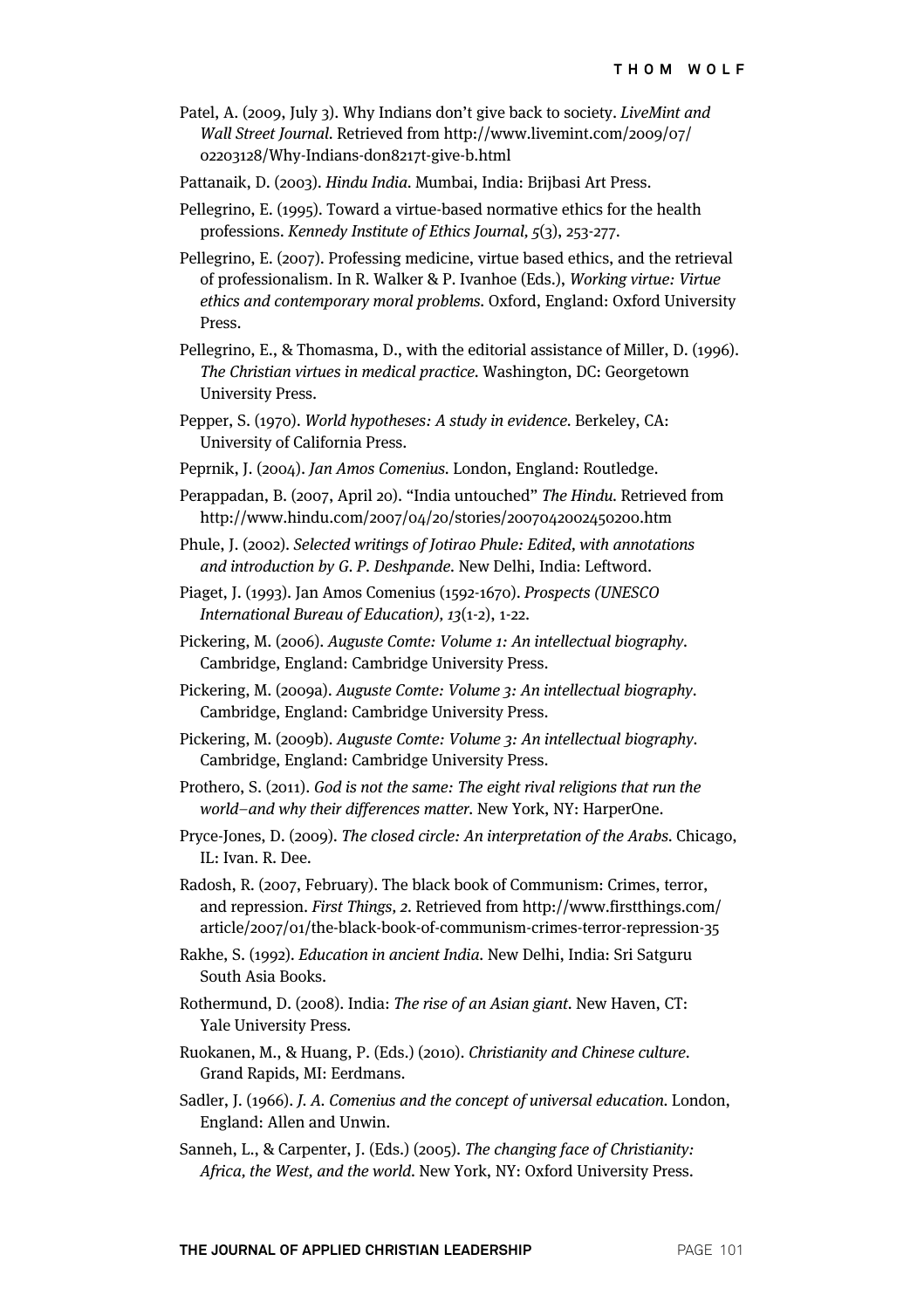- Sanneh, L. (2007). Disciples of all nations: Pillars of world Christianity. New York, NY: Oxford Univrersit Press.
- Sanneh, L. (2009). Translating the message: The missionary impact on culture (2nd ed.). Maryknoll, NY: Orbis.
- Sardar, S., & Wolf, T. (2008). Phule in his own words. New Delhi, India: University Institute.
- Schmidt, A. (2004). How Christianity changed the world. Grand Rapids, MI: Zondervan.
- Sen, A. (2006). The argumentative Indian: Writings on Indian history, culture and identity. London, England: Penguin.
- Sinha, A. (2005). India: Democracy and well-being—An inquiry into the presistence of poverty. New Delhi, India: Rupa.
- Sire, J. (2009). The universe next door: A worldview catalog (5th ed.). Downers Grove, IL: IVP Academic.
- Smart, N. (2000a). World religions. Cambridge, England: Cambridge University Press.
- Smart, N. (2000b). Worldviews: Crosscultural explorations of human beliefs (3rd ed.). Upper Saddle River, NJ: Prentice-Hall.
- Spinka, M. (1943). John Amos Comenius: That incomparable Moravian. Chicago, IL: University of Chicago Press.
- Srinivas, M. (1957). "Caste in modern India." Presidential Address to the Section of Anthropology and Archeology, in Proceedings of the Indian Science Congress, Calcutta, 1957, 123-142.
- Srinivasan, M (2011). Built-in barriers. Frontline, 28(14). Retrieved from http://www.frontlineonnet.com/fl2814/stories/20110715281401800.htm
- Stark, R. (1996). The rise of Christianity: A sociologist reconsiders history. Princeton, NJ: Princeton University Press.
- Stark, R. (2001). One true God: Historical consequences of monotheism. Princeton. NJ: Princeton University Press.
- Stark, R. (2003). For the glory of God: How monotheism led to reformations, science, witch-hunts, and the end of slavery. Princeton, NJ: Princeton University Press.
- Stark, R. (2008). Discovering God: The origins of the great religions and the evolution of belief. New York, NY: HarperOne.
- Stearns, T. (2001). Cultures in motion: Mapping key contacts and their imprints in world history. New Haven, CT: Yale University Press.
- Steinbronn, A. (2007). Worldviews: A Christian response to religious pluralism. St. Louis, MO: Concordia.
- Stern, R. (2003). Changing India: Bourgeois revolution on the subcontinent. Cambridge, England: Cambridge University Press.
- Stevenson, L., & Haberman, D. (2008). Ten theories of human nature (5th ed.). New Delhi, India: Oxford University Press.
- Stroope, M. (2005). The legacy of John Amos Comenius. New Haven, CT: Cengage Learning.
- Sztompka, P. (1993). The sociology of social change. Oxford, England: Wiley-Blackwell.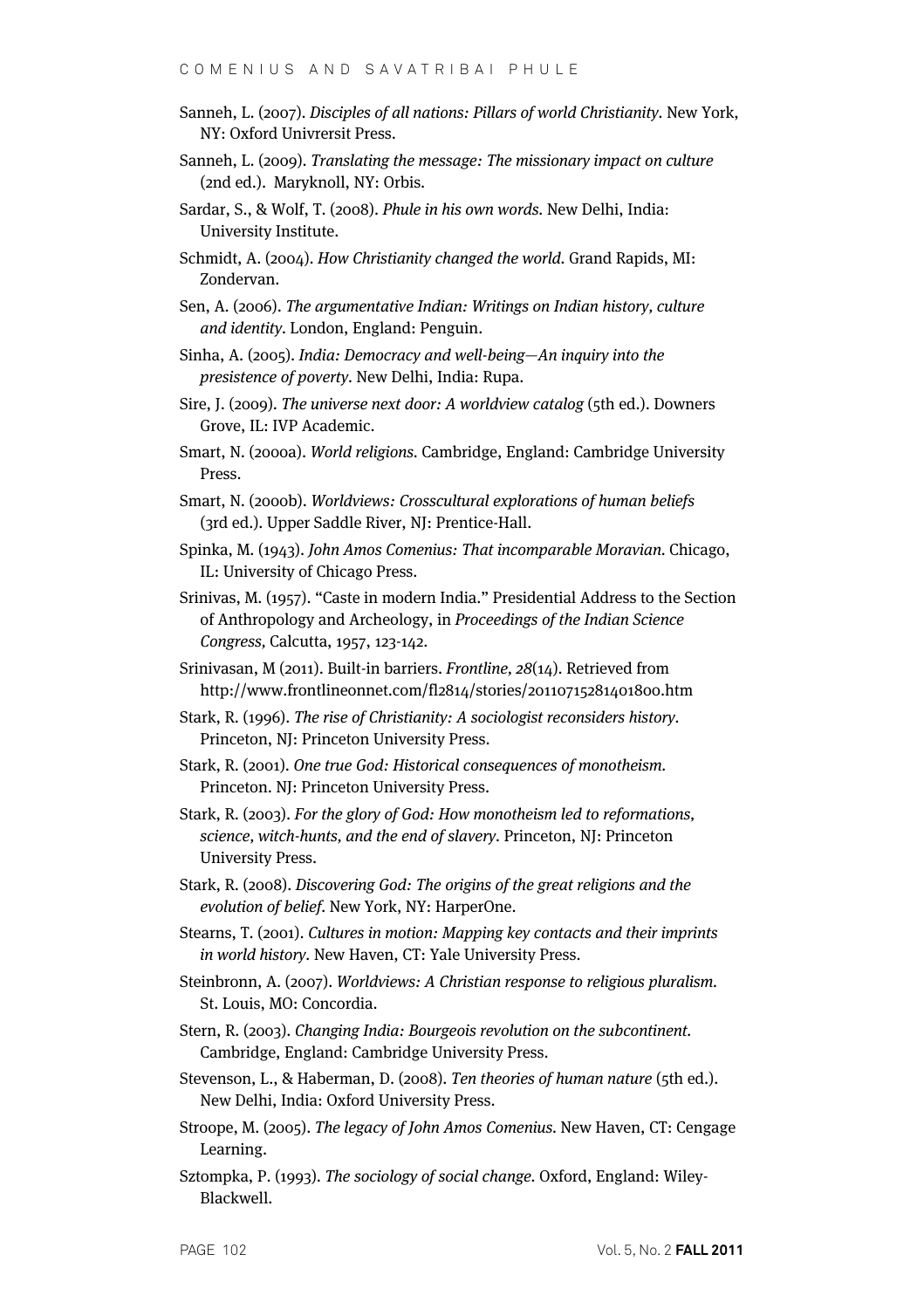- Tarnas, R. (1993). The passion of the Western mind: Understanding the ideas that have shaped our world view. New York, NY: Ballantine.
- Taylor, C. (2007). A secular age. Cambridge, MA: The Belknap Press of Harvard University Press.
- Tilak, J. (2002). South Asia. Encyclopedia of education. Retrieved from http://www.encyclopedia.com/doc/1G2-3403200571.html
- Ulich, R. (1950). History of educational thought. New York, NY: American Book.

- Van Dijk, J. (2012). The network society (3rd ed.). London, England: Sage.
- Van Leeuwen, A. (1964). Christianity in world history: The meeting of the faiths of East and West. New York, NY: Scribner.
- Varma, P. (2007). The great Indian middle class. New Delhi, India: Penguin.
- Virdi, S. L. (2011). First woman teacher of India Krantijot Savitri Bai Phoolay. Retrieved from http://www.bhagwanvalmiki.com/savitribai.htm
- Viorst, M. (2001). In the shadow of the prophet: The struggle for the soul of Islam. New York, NY: Basic Books.
- Walker, R., & Ivanhoe, P. (Eds.). (2007). Working virtue: Virtue ethics and contemporary moral problems. Oxford, England: Oxford University Press.
- Warraq, I. (2012). Why the West is the best: A Muslim apostate's defense of liberal democracy. New York, NY: Encounter.
- Weber, M. (1993). The sociology of religion. New York, NY: Beacon.
- Weinstein, J. (2010). Social change. Lanham, MD: Rowman and Littlefield.
- Wernick, A. (2005). Auguste Comte and the religion of humanity: A post-theist program of French social theory. Cambridge: Cambridge University Press.
- Wilkens, S., & Sanford, M. (2009). Hidden worldviews: Eight cultural stories that shape our lives. Downers Grove, IL: IVP Academic.
- Witte, Jr., J., & Alexander, F. (Eds.) (2011). Christianity and human rights: An introduction. Cambridge, England: Cambridge University Press.
- Wolf, T. (1975). Comparative religions: Shaman, Confucius, Buddha, Moses, Jesus, Mohammad, and Rousseau-Darwin-Marx. Montebello, CA: Montebello Unified School District.
- Wolf, T. (1999). Global history: The oikonomia of God in world history. Bonn, Germany: Kim School of Intercultural Studies and University Institute.
- Wolf, T. (2001). Global cultures: Worldview presuppositions. San Francisco, CA: Kim School of Intercultural Studies.
- Wolf, T. (2002). The Hindu worldview: Indic tradition as the only lasting solution to human problems. Oikos Worldviews Bulletin, 2(1), 5-9.
- Wolf, T. (2003). ParadigmShifting: A brief note on Betty Wallace and an educational paradigm shift. Oikos Worldviews Bulletin, 3(2), 5-11.
- Wolf, T. (2006). GlobalShift: The new history vectors. A lecture in the Distinguished Speakers 2006, School of Business, University of Mary Hardin Baylor. Oikos Worldviews Bulletin, 6(1), 17-27.

Ulich, R. (1999). Three thousand years of educational wisdom (3rd ed.). Cambridge, MA: Harvard University Press.